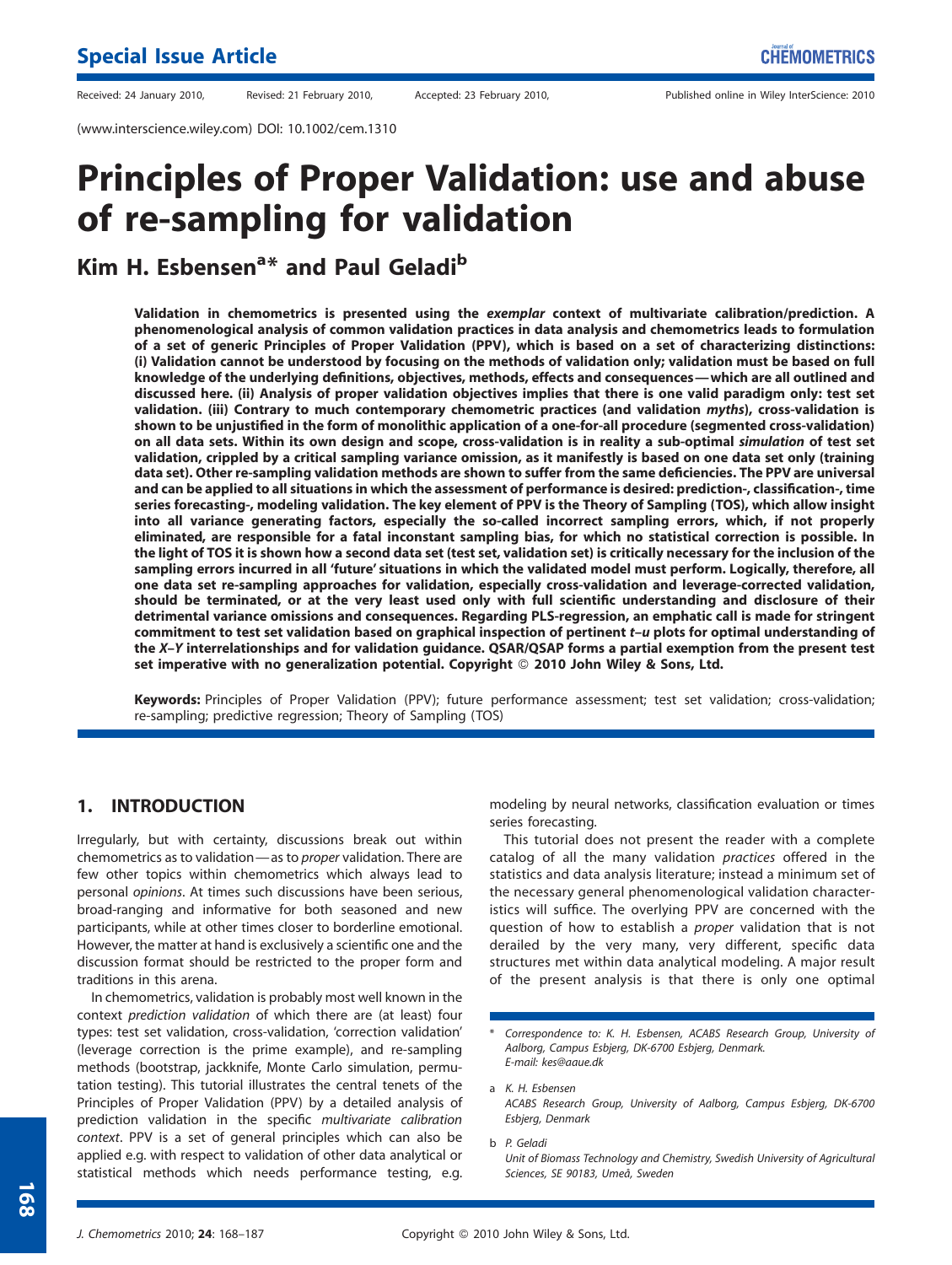approach that fulfills all the demands of proper validation, test set validation.

proper *adj.* - adapted or appropriate to the purpose or circumstance

valid *adj.* - sound; just; well-founded; - producing the desired result

**validate** v.t. - to make valid; substantiate; confirm

One reason for much of the often deeply felt differencesof-opinions regarding what constitutes proper validation relates to the fact that validation involves both statistical issues and chemical, physical, data analytical, and physical sampling error issues. A significant proportion of the historical debate simply reflects a too restricted point of view—for example that validation is exclusively a statistical issue, i.e. 'sampling' is simply a matter of drawing from a population of independently sampled i.i.d. measurements (objects in the data analysis parlance), which can be called statistical sampling—it most emphatically is not, as argued below. In the present paper a broader, holistic understanding of the compound sampling, analysis and validation issue is advocated, while taking care not to fall into the opposite, equally simplistic position, viz that all data matrices result from sampling from heterogeneous material (an unfortunate misinterpretation of several of the papers on the Theory of Sampling (TOS) presented within chemometrics in recent years). However, the gamut of data analysis and data modeling indeed do occupy a realm in which one must always assume the presence of significant sampling errors, which if neglected, will cause grave prediction and validation problems. The rarer cases in which pure statistical sampling complies are simply to be treated in an identical fashion allowing for unity in all validation endeavors.

#### 1.1. Data quality–data representativity–sample representativity

The PPV are introduced with a few discussion points related to the concept of data quality and data representativity leading to the fundamental issue of sample representativity.

Data quality is a broad, but often only loosely defined term; any definition that does not include the specific aspect of data representativity is suboptimal however. This statement is based on an extensive body of experience and literature regarding the 'TOS' [1–23], which is used below in the argumentations pro proper validation and con cross-validation, most similar re-sampling methods as well as leverage corrected validation. Appendix A gives a brief of the principles in the TOS as presented by the selected literature.

The term 'data' is often equaled with 'information'. It is obvious, however, that this can only be in a latent, potential form. It takes data analysis with appropriate, problem-context interpretation to reveal the 'information' residing in e.g. data matrices. In chemometrics the prime interest is very often on data analysis, while issues pertaining to the prehistory of a data table usually receive but scant attention: 'Chemometricians analyse the data ...'.

One exception is Martens and Martens [19] which addresses: 'multivariate analysis of quality', where the focus is stated to relate to the 'quality of information', which is defined as '... dependent on reliability and relevance'. However, reliability and relevance are open-ended, very general adjectives which, if to be used

unambiguously, must be given a specific meaning from the problem context at hand. In a series of recent contributions inducting the TOS into chemometrics, it was argued that a far more relevant characteristicon is representativity [1,6,12,14,15,20], because a precise definition is at hand (qualitative as well as quantitative), but mainly because the specific definition in TOS allows for comprehensive understanding of the underlying phenomenon of heterogeneity.

Against this backdrop, all data analysis contexts include (at least) a sampling issue, the analytical issue and the data analysis issue. From our analysis of the use and abuse of cross-validation below, it will become clear that 'reliable analytical information' can only be based on representative samples. Any valid definition of data quality, therefore, in principle must include some reflections on both representativity and sampling in addition to chemico-physical analysis/ measurement before the data analytical issues. Below, we shall introduce a critical distinction between statistical sampling (in the conventional statistical context) and the kind of physical sampling addressed by the TOS. It is mandatory to be competent with respect to both these aspects of 'sampling'.

It is necessary to contemplate the specific origin of any data set, before concentrating on the interesting data structure modeling and interpretation issues, including validation. There may be large, significant, or only small sampling issues involved, the point being that this issue is unknown, and therefore cannot be dismissed a priori. In chemometrics, the type of errors colloquially known as 'measurement errors' typically relate to the X-data, for example in the form 'instrumental signal errors', but of course also refers to all analytical errors pertaining to the 'reference measurements' (Y-data in calibration). These effects are incorporated into the Total Analytical Error (TAE). There exists an extensive experience and literature on representative sampling which clearly shows that the physical sampling errors often dominate compared with the strict analytical and data modeling error effects. An often quoted comparison states that the Total Sampling Error (TSE) typically ranges  $10-50-100 \times larger$  than the TAE [1–4,7–13,15]. In the discussions pursued in the present paper it is imperative to break the current habit of blatantly disregarding TSE, because of this quantitative dominance. By dealing universally with these issues as if sampling issues were always significant, all cases can be treated identically in a rational and efficient manner, covering all combinations of large and/or small statistical errors as well as large/small TOS-sampling errors.

The opposite position (very often met with) is that of assuming that all sampling errors at all times are insignificant. This constitutes an illegitimate generalization however, which is untenable; no general proof of this widespread 'assumption' has ever been presented. This attitude is but a longstanding misunderstanding within chemometrics, statistics and data analysis, as demonstrated by a compelling body of evidence in current validation practice and in the extensive literature [25–72]. We deal with these issues in full detail below. From this perspective, chemometric data analysis without sufficient attention to the full context of relevant pre-data table issues and considerations (physical sampling, statistical sampling) cannot be considered comprehensive; indeed it is incomplete.

The issues regarding validation are not about opinions (personal, institutional), nor about following one or other established schools-of-thought or traditions (thereby trying to dodge a personal responsibility for method selection). All validation issues are fully tractable and lend themselves to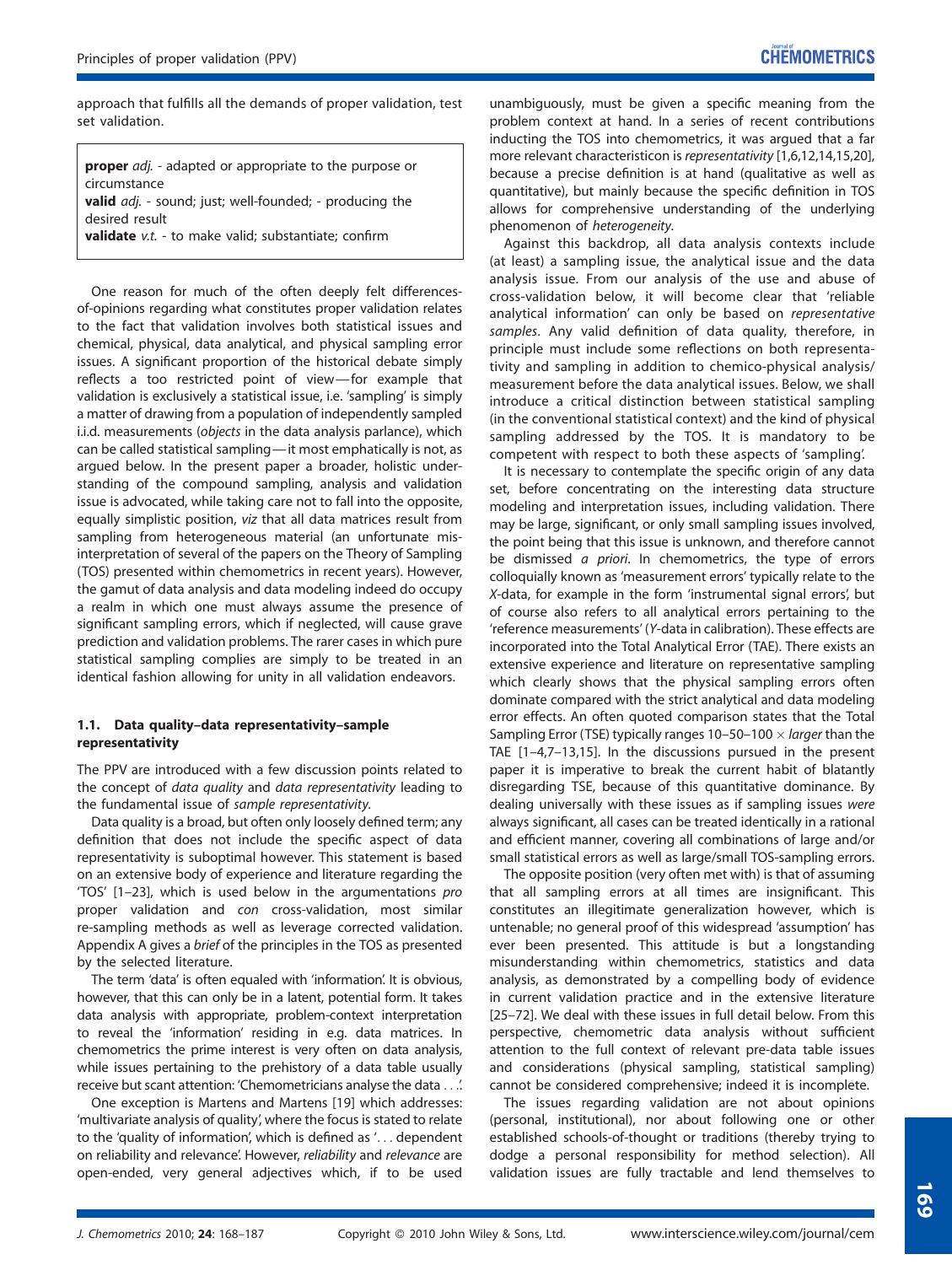analysis, rational discussion and sound, objective and impartial conclusions.

## 2. VALIDATION OBJECTIVES

Validation, in the exemplar multivariate calibration context,<sup> $\bar{f}$ </sup>. . means assessing or substantiating that the prediction performance is valid, i.e. the objective of validation is to confirm that a particular prediction model will work according to its purpose.

This objective does not only refer to the contemporary calibration/modeling situation, but also to the circumstances surrounding the future performance for new 'similar data'. Both the training and the validation data must be 'similar' emphatically not to one another, as is a prevalent current misunderstanding, but to those new data sets pertaining to the 'future' working situation of the model (delineation of the necessary criteria for 'similarity' is fully elaborated below).

Thus already when designing and selecting a training data set for modeling (calibration) it is imperative also to pay attention to how the model is to be validated. Preferentially one should always be in a position to be able to choose at least one second data set for validation, here generically called a test set, with which to represent the future working situation of the particular data model. All prediction models must be validated w.r.t. realistic future circumstances. In data analysis, statistics and chemometrics some 10 years ago there was a somewhat rude awakening to the fact that far too little prediction validation was on the agenda. In Höskuldsson's (1997) [17] reassessment of the entire realm of 'Prediction Methods in Science and Technology', it was described how modeling fit assessment dominated as compared to the necessary complementary prediction validation, for which the H-principle of balanced assessment/validation was promulgated. Today there is a much more widespread awareness that modeling fit optimization is a necessary, but not a sufficient, criterion for prediction performance.

## 3. TEST SET VALIDATION—A NECESSARY AND SUFFICIENT PARADIGM

The central theme of the present foray can be stated in unambiguous terms: All other validation methods are but simulations of test set validation.

simulate v.t. - to assume or have the appearance of characteristics of . . .. . .

There exists one universally applicable validation method, which apparently in principle and practice can always be carried out under all prevailing physical, economical, resource allocation constraints—namely the popular cross-validation method, no doubt in large measures because one only needs one data set, the training data set,  $X_{train}$ . It will be shown below, however, that cross-validation is always sub-optimal: cross-validation is structurally, by its own design purpose, never able to achieve all the necessary objectives of validation.

 $^\dagger$ Exemplar—here used in the sense of Kuhn (1969): 'The Structure of Scientific Revolutions' [25].

On the other hand, the objectives of test set validation are always structurally correct and complete (fully discussed below). If a proper test set were always obtainable, no other validation procedure need ever have been introduced; test set validation would then be the only validation method in existence. A full substantiation of the above summary positions follows.

#### 3.1. Validation in data analysis and chemometrics

Internal validation can be used for many different purposes. Below we discuss both legitimate and illegitimate approaches to validation. This tutorial is focused on multivariate calibration for prediction purposes. Cross-validation as used on one data matrix (X) only, e.g. PCA, MCR, PARAFAC is not covered per se, but most aspects of the analysis, discussion and conclusions from the prediction scenario can be carried over to these application contexts as well without loss of generality.

## 4. HISTORY OF CROSS-VALIDATION/ RE-SAMPLING

Already in 1931, Larson [25] observed that the data used in building a model are not good for testing its quality. The earliest specific mention of predictive cross-validation is Lachenbruch 1965 [26], a PhD thesis from which one article was published [27]. Part of the history and use of cross-validation in sociology is documented in a review paper [28]. In the historical perspective the seminal papers on cross-validation in regression were those by Stone and Geisser, independently published in 1974–1975 [29–32]. The paper by Stone [29] includes a long discussion part in which many prominent statisticians of the time give praise and criticism regarding the cross-validation concept. One of the experts commenting on the Stone paper of 1974 compares the presented material with Uri Geller's exploits on television, but the paper is nevertheless a statistical masterpiece in its own right.

Stone, Geisser and their contemporaries were well aware of the limitations of their proposed methods and they warned their readers against frivolous use of them. In 1977, the Stone [33] paper on asymptotic properties appeared in which an attempt was made to find out where cross-validation would work and where not. Examples of applied cross-validation activity in the statistics literature are Wold [34], Bowman [35], Picard and Cook [36], Li [37], and Burman [38]. Cross-validation has been used e.g. for density estimation, model comparison, time series analysis, latent variable selection and many more applications in sociology, psychology, medicine etc. The uses in chemometrics form merely a subset of the much broader statistical and data analytical scene. For parameter and density estimation, also bootstrapping and the jackknife were introduced [39,40]. It is important to note that calibration models made by Artificial Neural Networks (ANN) have made extensive use of crossvalidation [41] as well.

After the introduction of Partial Least Squares (PLS) regression in the late 1970s [42], chemometricians quickly learned to use PLS regression for making calibration models and using these models for prediction [43–46]. There was a distinct need for a technique for selecting the optimal number of PLS components (optimal model complexity) and for quantitative determination of the predictive performance. Martens et al. [47] give the advice of using cross-validation or jackknife to avoiding over-fitting. Ståhle and Wold [48], Haaland and Thomas [49], and Osten [50] are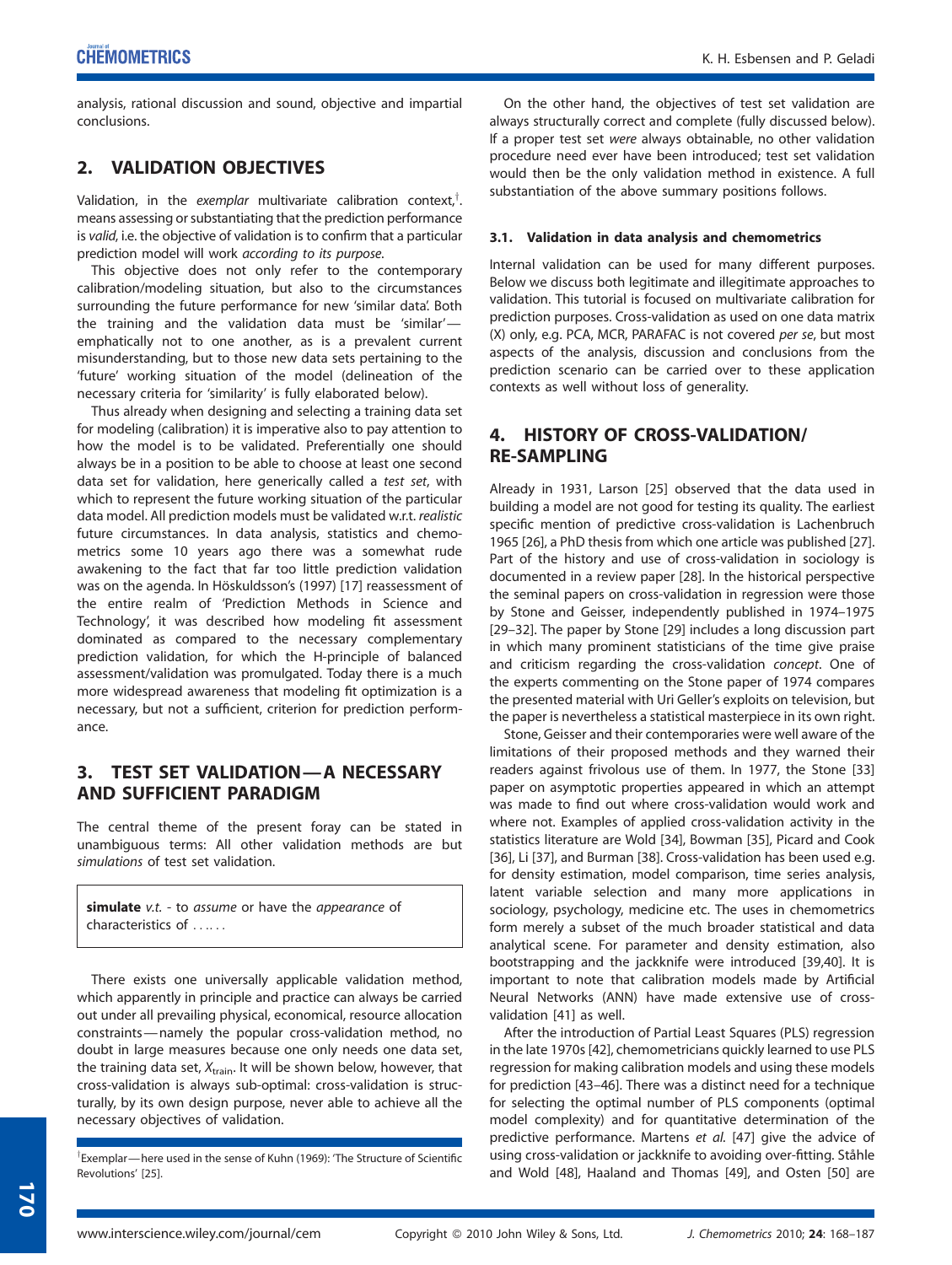among the first to take up a systematic study of this possibility by cross-validation. Later, the textbook [51] introduced crossvalidation as a de facto standard in multivariate calibration. From then on, the use of cross-validation in all its forms and variants proliferated in chemometrics, mainly because software companies were soon to offer it as a default mode of validation. It is clear that one reason for the widespread popularity of cross-validation is related to its ease of implementation and programming.

## 5. CROSS-VALIDATION IN **CHEMOMETRICS**

Cross-validation can be used for ordinary least squares modeling, but then there is no need for estimating how many components should be used. The main use of cross-validation in chemometrics is and has been for estimating the number of components to be used for prediction in latent variable models such as PCR and PLS. As a bonus, an average estimate of the prediction error would appear to be at hand as well.

A regression model by PLS (similarly PCR) can be written as follows:

$$
\mathbf{y} = \mathbf{X} \mathbf{b}_r + \mathbf{f}_r \tag{1}
$$

where **y** is the mean-centered vector  $(l \times 1)$  of responses; **X** is the mean-centered matrix  $(l \times K)$  of predictor variables (training data  $\mathbf{X}_{\text{train}}$ );  $\mathbf{b}_r$  is the vector ( $K \times 1$ ) of regression coefficients;  $\mathbf{f}_r$ is the residual vector;  $r = 1, \ldots, R$  is a counter for model rank (pseudorank, model dimensionality), and  $R$  is the true mathematical rank of X.

One may define The Sum of Squares of the residual  $SS_{res,r}$  as follows:

$$
SS_{res.r} = \mathbf{f}'_r \mathbf{f}_r \tag{2}
$$

Historically, the primary role of (cross) validation was to find the optimal value for  $r$ ,  $r_{\text{opt}}$ . Under-fitting ( $r$  too low) results in a high modeling bias, while over-fitting (r too high) leads to an inflated prediction variance. The optimal number of components is the one which gives the best combination of low bias and small variance [51,52]. It is clear that there is not a universal solution to such a balancing act— there is a very strong relationship to the specific data structure particularities. The model built in Equation (1) is used for the prediction of new responses,  $\mathbf{X}_{\text{new}}$ :

$$
\mathbf{y}_{\text{hat,r}} = \mathbf{X}_{\text{new}} \mathbf{b}_r \tag{3}
$$

where  $y_{\text{hatr}}$  is the vector of predicted response values, meancentered with the mean of **y** (Equation 1) and  $X_{new}$  is the matrix  $(J \times K)$  of new X-data, different and independent from **X** and mean-centered with the same mean values as X (Equation 1).

 $X_{\text{new}}$  may also be sometimes called  $X_{\text{test}}$ . In the conventional statistical context,  $\mathbf{X}_{new}$  is traditionally viewed as coming from the same *population* as the training set. New objects, new measurements are viewed as i.i.d. measurements. This view is distinctly different from that based on a comprehensive TOS-based understanding of 'new measurements' as originated by a compound sampling-and-analysis process (refer to Appendix A).

In order to test the quality of the prediction, some true y values corresponding to the objects in  $\mathbf{X}_{new}$  have to be known; these are often called reference measurements in the validation context. This allows the calculation of a prediction residual Sum-of-Squares:

$$
SS_{pre,r} = (\mathbf{y}_{true} - \mathbf{y}_{hat,r})'(\mathbf{y}_{true} - \mathbf{y}_{hat,r})
$$
(4)

where  $y_{true}$  is the reference value of the response, sometimes called the 'true value' and  $SS_{pre,r}$  is the Sum-of-Squares prediction residual for an r-component model.

The most often used prediction performance statistic is

RMSEP<sub>r</sub> = 
$$
[SS_{pre,r}J^{-1}]^{1/2}
$$
 (5)

where RMSEP<sub>r</sub> is the Root Mean Square Error of Prediction for an r-component model.

Dividing by J makes comparison between test sets of different sizes possible and taking the square root gives the RMSEP the same units of measurement as the responses, which is often convenient. RMSEP can advantageously be expressed also in a relative manner [%], for example with respect to the average  $y_{true}$  level.

Plotting  $SS<sub>pre.r</sub>$  or RMSEP<sub>r</sub> as a function of r often gives an indication of which value of r gives the 'best model' i.e. the model complexity that results in the lowest prediction error. This is a kind of scree plot, but one with a clear minimum or a low plateau. In either event, it is easy to use this graphical illustration for visual inspection, arriving at  $r_{opt}$  with a degree of inter-personal robustness apparently acceptable to everybody. One should realize that  $r_{\text{opt}}$  often is a fantasy number. There is usually a range of values that for all practical matters are equally good within existing uncertainty bounds.

The average bias can be calculated as

$$
\text{Bias}_{\text{tr}} = \mathbf{1}'(\mathbf{y}_{\text{true}} - \mathbf{y}_{\text{hat,r}})J^{-1}
$$
(6)

where 1 represents a vector of ones size  $(J \times 1)$ .

Assuming a data set,  $X$  consisting of I objects, the different types of (cross) validation proposed in the statistical literature are as follows:

- (1) Hold-out: splitting the data in a calibration (C objects) and a test set (T objects):  $I = C + T$ .
- (2) Leave-one-out: each object is left out once; this requires I models to be made [36]. This approach is well known by the name 'Leave-One-Object' out (LOO). This has also been given the unfortunate name 'Full Cross-validation'. This variant is most related to Jackknifing, but can also be found within chemometrics, often then misinterpreted as a particularly strong validation—it most emphatically is not (it is the most slack validation method in existence, see further below).
- (3) Leave M out: where all possible subsets of M objects are left out once. This requires  $\frac{1}{2}$ [(*I-M*)!]<sup>-1</sup>[M!]<sup>-1</sup> models to be made [53]. This variant is mostly related to Bootstrapping, where the same object can appear more than once in the left-out part.
- (4) V-fold: here the data set is partitioned into I/V parts and I/V models are made [31]. Segmented validation is a useful cover name for this and related approaches in which one leaves out a fraction of I (a segment).
- (5) Monte Carlo based cross-validation; a huge number of subsets of different sizes for holding out is created, accepting any resulting number of repeat objects included in the modeling data basis. In this approach it is the sheer number of (many) subsets, that is supposed to derive the desired information.

The V-fold and LOO methods have been very popular in chemometrics, precisely because they are fast in calculation and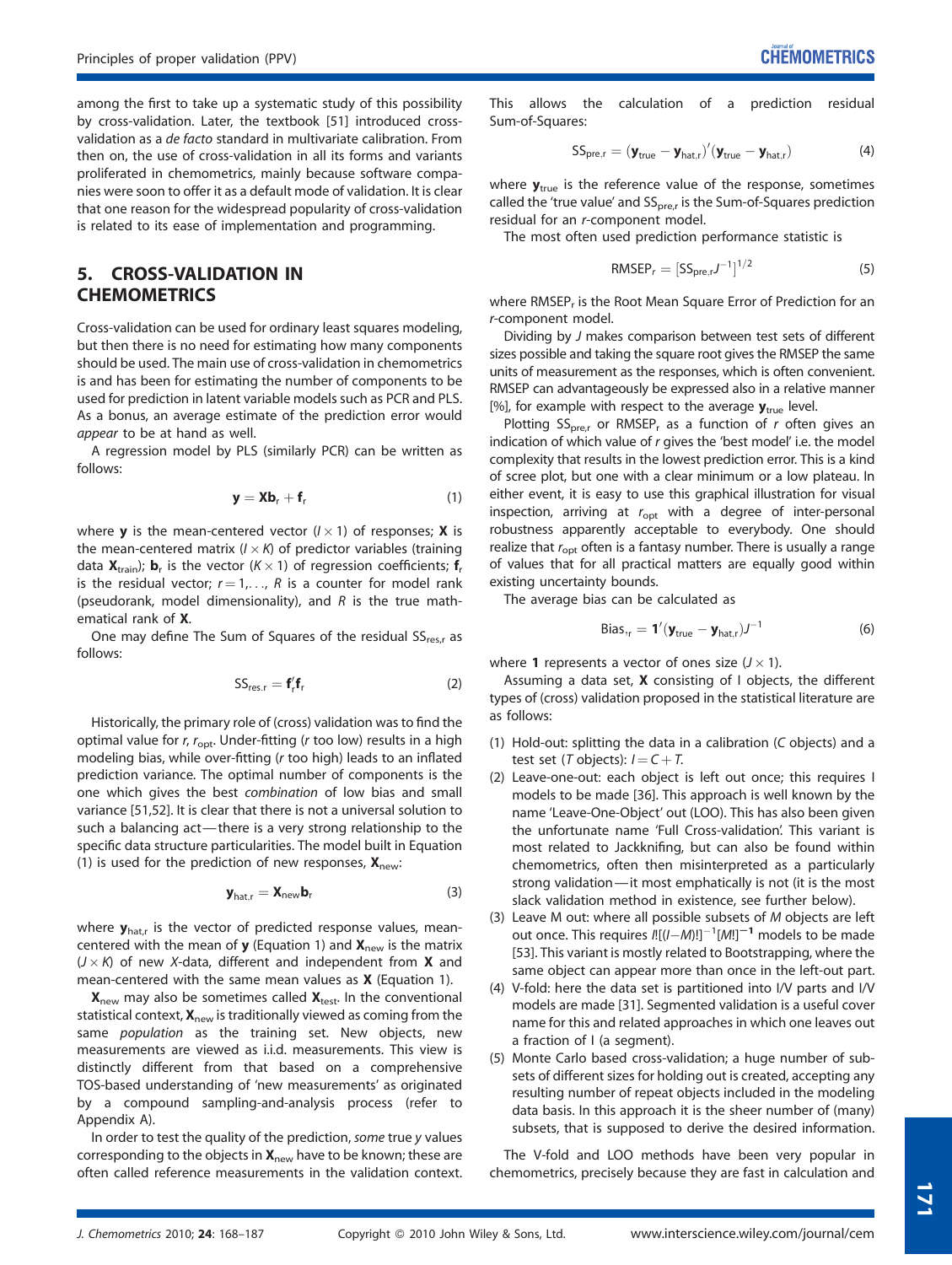easy to implement. Equations (1)–(4) describe a hold-out procedure, but can also be modified to give a V-fold crossvalidation procedure. For example, by putting all available data (also  $X_{new}$ ) in  $X$ , using LOO and V-fold are very easily implemented. In these cases, Equation (3) is used repeatedly for the left-out objects, Equation (1) is used repeatedly on the left-in objects and Equation (4) is used for accumulating results obtained for the left-out objects. Similar to Equation (5), a new definition can be made:

RMSECV<sub>r</sub> = 
$$
[SS_{pre,r}t^{-1}]^{1/2}
$$
 (7)

where RMSCV<sub>r</sub> is the Root Mean Square Error of Cross Validation for the r-component model and  $SS<sub>pre,r</sub>$  is the accumulated sum of squares for the left-out parts.

In summary, cross-validation is typically used to estimate at least two different parameters of the model: (1)  $r_{\text{opt}}$  and (2) RMSECV<sub>r</sub> obtained for  $r_{\text{opt}}$ . In the context of the present discussion, the first objective is related to what is often referred to as internal validation, while the second is supposed to be related to the external validation. A point in the present analysis is that the latter is structurally impossible however.

#### 5.1. Sequential component assessment

Some chemometrics approaches are based on only testing the new, added part when model dimensionality is increased. This is based on the technique from a Wold [34] paper where this was used for PCA models. One basically tests the ratio [54]:

$$
R = SS_{pre,r+1}/SS_{res,r}
$$
 (8)

where  $SS_{pre,r+1}$  as in Equation (7) is used.

This ratio is demanded to be less than 1 (or 0.95) if the added component can be said to improve the predictive capability of the model. There are confusingly many stopping rules for deciding for which value of components this actually happens. The use of the sequential testing is, however, based on outdated algorithms which calculated principal or PLS components one after another.

#### 5.2. Leverage corrected residuals

Leverage corrected residuals were introduced a long time ago when computers were too slow for cross-validation on large(r) data sets. In Equation (1) it is always possible to make the residual part smaller by making r larger. In order to avoid abuse of this property, one may multiply the residuals by a penalty that increases as  $r$  goes up. Leverage can reach 1.0 [at the limit] as  $r$ increases, so dividing by  $[1$ -leverage]<sup> $\alpha$ </sup> blows up the residuals if r becomes too large [51]. The theoretical background is a t-test for residuals [55]. Leverage-corrected validation no longer has any serious function.

#### 5.3. Permutation tests

Permutation tests were introduced in chemometrics by Sergio Clementi [56].

A specific approach which can be deployed towards object selection and chance correlations in prediction has seen wide recent application in chemometrics; this approach applies permutation(s) to the response variable y, i.e. randomization of y [57]. In this approach the ordering of the response vector objects is randomized while the descriptor matrix, X stays stable with its original ordering. Multivariate calibration models should now be statistically insignificant; t- or F-tests can be employed to discriminate chance fluctuation from real correlation. It is clear that this approach constitutes a very useful check against chance correlations, but is not applicable to assess anything regarding the future prediction performance.

#### 5.4. Cross-validation in recent chemometrics history

The questions about how to assess how many components should be used in an optimal PLS model,  $r_{\rm opt}$  and how good the model then becomes are among the most discussed issues in chemometrics.

During the 1990s, cross-validation was established in chemometrics mainly by the proliferation of software packages. Some interesting papers specifically dealing with cross-validation appeared in the literature. Cruciani et al. [58] introduced the Standard Deviation of Errors in Prediction (SDEP) parameter, which is RMSECV for a hybrid between cross-validation and bootstrapping. They give an illuminating discussion on the good and bad qualities of the leave-one-out method and show graphically that different subset sizes in the V-fold method have an effect on SDEP. They show this for a number of food chemistry and QSAR examples. The follow-up paper by Baroni et al. [59] is about the use of SDEP for variable selection.

Wakeling and Morris [60] introduce a significance test for scree plots used for selecting the number of PLS components. The authors use Monte Carlo simulation to estimate distributional properties of a coefficient of determination, found by cross-validation. Forina et al. [61] test the use of validation in near infrared calibration. They compare single evaluation set (SES), cross-validation (CV) and repeated evaluation set (RES). The conclusion is that SES gives unstable results, CV is better and RES is best, but they also mention that bad choices of training and test set and unfamiliarity with the data can be the real source of the differences. Eriksson et al. [62] present an excellent paper on validation in QSAR modeling. They mention external validation, cross-validation, permutation testing and graphical methods for checking model and residual. For hold-out (external) validation the authors mention that a proper selection of training and test sets has to be done and that this may be difficult in QSAR situations. Therefore, a combination of permutation tests and cross-validation is the only possible way to go but they also stress checking other model properties than just RMSECV. They show some results using example data sets.

Denham [63] tries to estimate prediction intervals in PLS modeling by bootstrapping and cross-validation in cases where the number of PLS components need not be estimated. Wehrens and van der Linden [64] try to explain bootstrapping as applied to Principal Component Regression (PCR). Among the many subjects handled is variable selection and the comparison of models using all variables with those using only selected ones. Martens and Dardenne [65] use Monte Carlo simulation in a large database (>900 near infrared spectra of maize and protein concentrations). The latter paper is written in a confusing fashion and the conclusions are unfortunately vague. Denham [66] is a follow-up of Denham [63]. This second paper is on the distribution of errors in PLS models. The author compares an analytical approach to re-sampling. The examples show that full cross-validation and bootstrapping are equally good as the analytical approach.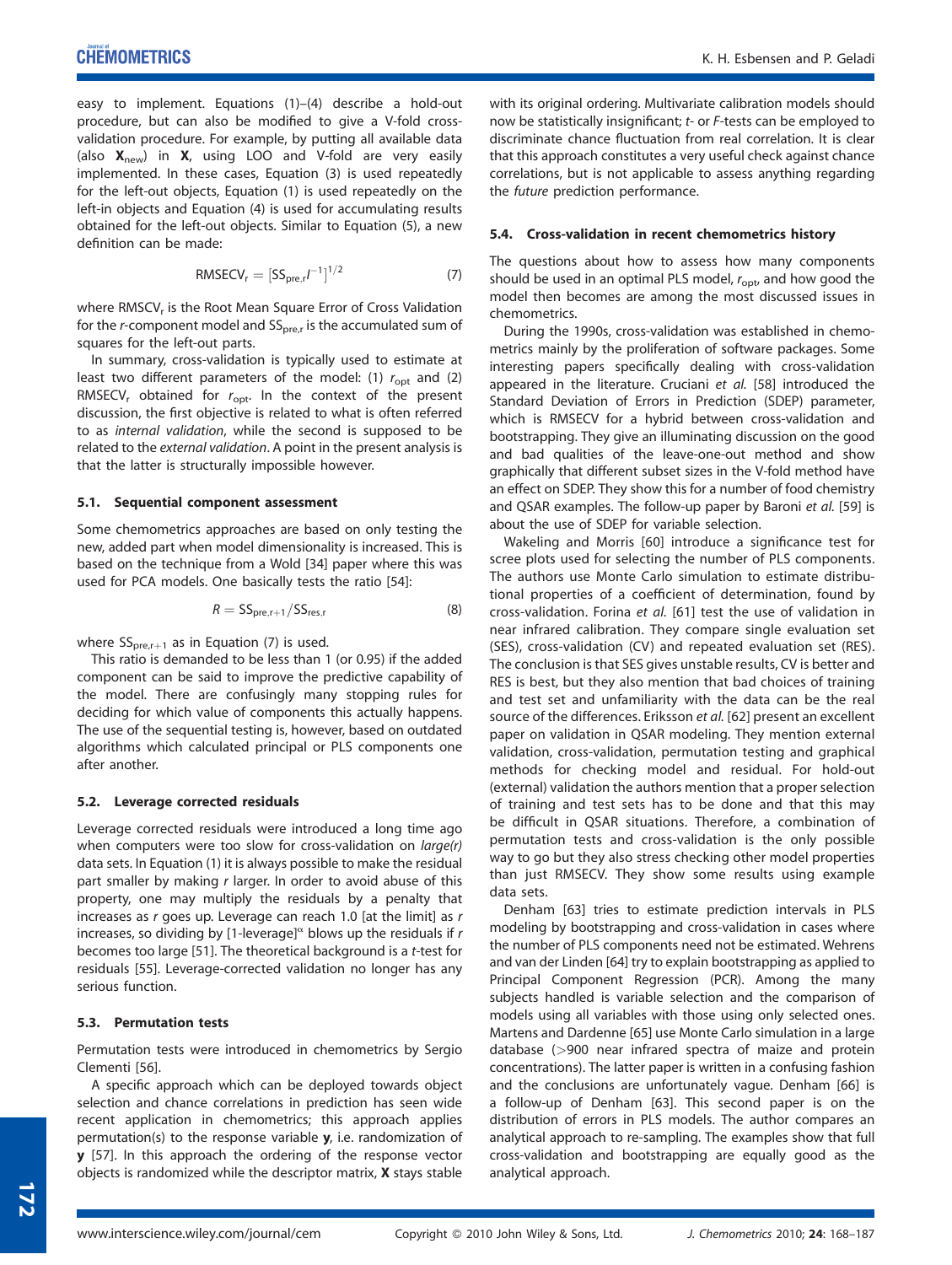Other recent papers give good overviews of the validation literature [57,67,70]. Wiklund et al. [57] give a comprehensive introduction to the re-sampling situation in chemometrics. They also describe two different ways of doing cross-validation: one model at a time and one component at a time. They show results for a number of data sets and introduce a permutation test. The paper by Filzmoser et al. [67] gives a lucid introduction to the cross-validation and test set calibration and validation principles used in their 'repeated double cross validation' approach, but the proposed method still tries to extract too much information from too little data. This approach is discussed in more detail below.

A conclusion from the papers referred to above is that re-sampling methods can be used for very many objectives: (1) selection of a number of PLS components, (2) estimation of an RMSECV for the PLS model, (3) estimation of a distribution and confidence intervals around the RMSECV, (4) comparison of all-variable and variable-reduced models [68] (also called crossmodel validation). This easily leads to confusion and certainly a huge overfit as re-sampling is used for all the mentioned purposes based on a small(er) data set, as is often the case. Bootstrapping (and Monte Carlo) seems to be just a cover-up creating the illusion of getting more out of the data than what is in fact there. Another observation is that many authors seem to be happy about writing validation algorithms than offering comprehensive analysis of the data structures and their impacts on the otherwise impressive algorithms.

Kohonen [69], in a recent thorough overview, remarks that full cross-validation (often termed LOOCV) is generally seen as the universal standard and refers to Gómez-Carracedo et al. [70] as the progenitor for this sweeping claim. Kohonen discusses the many historical uses of PRESS (Predicted Residual Sum-of-Squares).

A related approach is based on PRESS for the component  $a + 1$ , which is compared with the Residual Sum-of-Squares for the total of the preceding a components,  $RSS<sub>a</sub>$ . The minimizing criterion is the so-called  $\mathbf{R}_{\text{R}}$ , defined in the following fashion:

#### $R_R = PRESS_{a+1}/RSS_a$

Kohonen [71] traces the chemometrics validation history in significant detail; in the discussion below use is made of this very useful overview.

#### 5.5. Models and Monte Carlo simulation

An extreme version of cross-validation is Monte Carlo simulation where very many (thousands or even millions) re-samplings are carried out. Based on the particular scenario investigated and the particular model(s) studied, this approach can be warranted or not. Some examples will explain this. A similar view on models for calibration is also given in Varmuza and Filzmoser [71].

#### 5.5.1. Fundamental models

The laws of physics and the properties of atoms are universal; one often speaks of 'hard models'. Model testing is not needed in this regimen. As an example one can produce a mixture or known composition, particle size, thickness and density and simulate irradiating it with X-ray photons from a well-defined energy distribution. This then allows calculation of very many resulting X-ray fluorescence spectra by Monte Carlo simulation and statistical conclusions about the obtained spectral population can be made. See an example in Czyzycki et al. [72].

#### 5.5.2. Unique models with lots of underlying data

As an example, in Process Analytical Technology (PAT) one monitors, studies and controls industrial processes, either in toto or with a focus on particularly interesting processing units. An example of using Monte Carlo for this purpose is Sin et al. [73] PAT systems are in principle unique; no two industrial processes are sufficiently so identical (even if they perform the same task) that they can be treated as case 1 above. Industrial processes are especially also varying over time because of drift, upsets, outlying (unique/no longer representative) samples/measurements or, more fundamentally, because parts erode or wear out, causing drifts/upsets etc.—and eventually have to be replaced. Because of these facts, well known in all PAT sectors, a unique model has to be made for each individual process, and very nearly always have to be updated at regular intervals. It should be mandatory also to perform a suitable validation, for every new model updating ....

Re-sampling and Monte Carlo approaches can be used for the more narrow model building purpose, usually because a large population of past process measurements exists. If the population of available data is large enough, the hold-out approach is a natural idea. This case cannot be generalized to the future prediction performance validation case however.

#### 5.5.3. Unique models with limited and/or unreliable data

In Quantitative Structure Activity Relationships (QSAR) a rather limited group of molecules are tested, say for toxicity (e.g. by measuring LD50 on some bacteria strain or similar), see Venkatapathy et al. [74] for an example. Such LD50 measurements are invariably imprecise. Whatever is done, the relationship between the molecular descriptor indices and properties and LD50 values is often weak. Performing Monte Carlo simulations in order to test prediction performance in such systems is obviously close to meaningless.

Bootstrapping may be compared to Monte Carlo simulation but is less computer-intensive. A simple example can explain this. Assume a certain number of playing cards are available, say: 1 (ace) to 10 of diamonds. This is a finite subpopulation of 10 cards. With these 10 cards all subsets of 5 (poker hands), as an example, can easily be simulated. There are 252 unique such subsets. The means or medians of all these subsets form an impressive histogram, but still there are only 10 playing cards whose sub-distribution is 'analyzed'. None of the other 42 playing cards ever enters this particular bootstrapping application. The key question to be answered here is: which population is studied: the original population of 52 cards?or the subpopulation of 10 selected cards?—or the population of 252 poker hands made from the subpopulation? Is using 10 cards a legitimate option for making inferences for the entire deck? This would obviously be nonsensical—but this is exactly what re-sampling is doing in most software implementations. If 'ten cards' were replaced by 'ten measured samples', every scientist in his or her right mind would agree that there are only ten samples and that using these as representing the entire lot can only be done based on full understanding of all pertinent issues (lot heterogeneity issues, sampling process errors etc.). Another question that may be asked is what happens to the degrees of freedom when very many models are made. Are there degrees of freedom left for judging a residual standard deviation?

#### 5.6. Discussion: re-sampling for proper validation

Kohonen (2009) [65] presented to the communities concerned about proper validation a most useful comparison of pretty well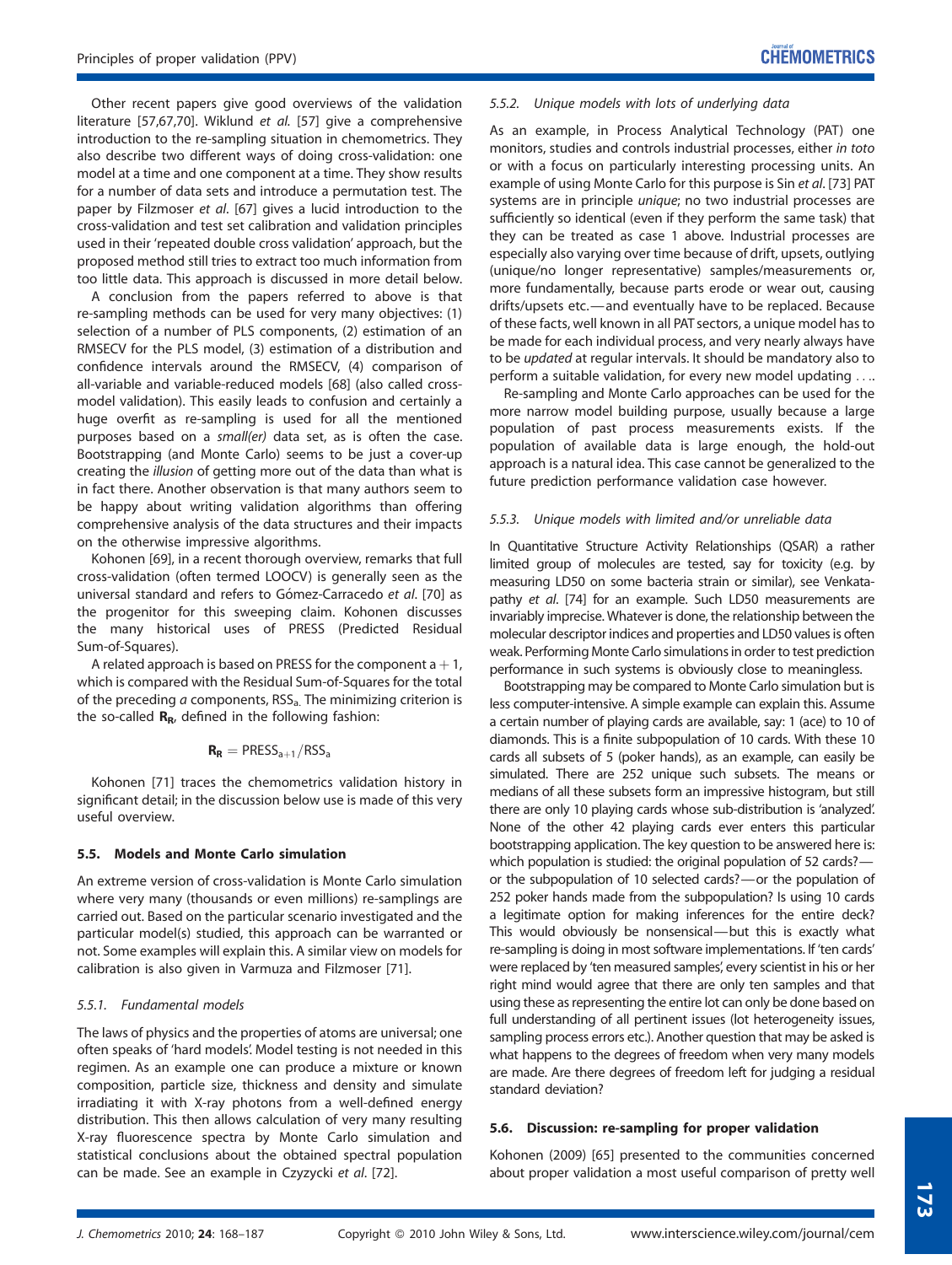all of the most used validation approaches specified above; in particular he compares RMSECV(LOO), 10-segmented RMSECV, Wold's R (0.95 cut-off limit),  $R_R$  and MCCV with RMSEP (test set validation). MCCV is a much used statistic pertaining to these scenarios (Monte Carlo Cross-validation).

Regarding one-and-the-same well selected training data set used for comparison, including a specific test set also produced during the investigations,  $r_{\rm opt}$  for these six central validation approaches comes out as 10, 10, 9, 5, 10, and 4 components respectively. In this example cross-validation is not robust, cross-validation approaches by comparison tend to over-fit (test set validation points to four components). $\frac{1}{x}$  While based on only one data set, there are important implications or more than local interest, as this example echoes very many similar experiences accumulated over decades both within chemometrics and beyond. The key issue is that each data set is unique in the sense of its inherent more-or-less heterogeneous distribution of data objects. 'Competing' validation approaches often end up with similar significantly different results (regarding  $r_{\text{opt}}$  as well as RMSE estimates). After his extensive comparisons, Kohonen remarks (2009: p. 45) [65]: 'No (validation) method ... compares to [the] usage of an independent data set', which is in full agreement with the tenor of the present treatment. The comparison above is of course strictly speaking only valid for the specific data set involved. It will always be possible to disagree with the generality of conclusions based on only one data set. No strong claims can be made as to 'all', 'most', or 'many' data sets based on one particular data set only. The validation literature is ripe with the desire for generalizations based on one, or two specific data sets, examples are legio, but always remain illegitimate generalizations.

The universal point here is, however, that particulars cannot stand in for general relationships, except in one sense: Only the specific type of data structure present in any given data set may serve as a basis for more general conclusions—if proper caution is executed.

In the present work we aim to derive conclusions, that can be generalized, regarding re-sampling from the point view of primary validation principles only.

#### 5.7. Data structure display via T–U plots

A classical formulation [51] of the PLS algorithm based on Equation (1) is as follows:

$$
\mathbf{t}_1 = \mathbf{X}\mathbf{w}_1 \tag{9}
$$

$$
\mathbf{u}_1 = \mathbf{y}q_1 \tag{10}
$$

where  $t_1$  is the first PLS X-score;  $w_1$  is the first PLS X-weight;  $u_1$  is the first PLS y-score;  $q_1$  is the first PLS y-loading, and **X** and **y** are mean-centered as defined in Equation (1).

Equations (10) and (11) are given here for only the first component, but  $t_2$  and  $u_2$ ,  $t_3$ , and  $u_3$  etc. can be easily calculated as well. Plotting  $\mathbf{u}_a$  against  $\mathbf{t}_a$ ,  $a = 1, \ldots, A$  is a reflection of the so-called 'inner relationship'. This 't–u plot' is a very useful vehicle for visual check of whether a possible next component is

 $^{\ddagger}$ For completeness, note that Kohonen [66] dismantles use of the  $R^2$  statistics as well; there is no need to go into any particulars here, as it is well known that this statistic is severely sensitive to all data set structure irregularities, ibid; see also Høskuldsson [17].

meaningful or not, as evidenced from the 'inner' partial regressions. Although the PLS algorithm can be written without using Equations (9) and (10), it is always informative to assess the data structure by  $t-u$  plots.

In order to be able to take proper action with respect to the actual data structure present in training-, test-, or 'future' data sets, a typology of the principal types of data structures associated with multivariate calibration is presented in Figure 1. There are three underlying 'parameters' characterizing the particular manifestations of any multivariate data structure: (i) the number of objects N, (ii) the degree of linear (or nonlinear) correlation present, and (iii) data clustering, grouping (data



Figure 1. Eight principal covariance (correlation) data structure situations as depicted by their manifestation in PLS  $t-u$  plots. There are three influencing parameters which determine the appearance of all T–U data structures: (i) the number of objects N, (ii) the degree of linear (or nonlinear) correlation present, and (iii) data clustering, or grouping (data clumpiness). (a) A-type: strong data structure with many samples; (b) B-type: weak data structure with many samples; (c) C-type: strong data structure with few samples; (d) D-type: weak data structure with few samples; (e) E-type: clumpy data structure; (f) F-type: degenerated data structure; (g) G-type: nonlinear data structure; (h) H-type: the extreme outlier case.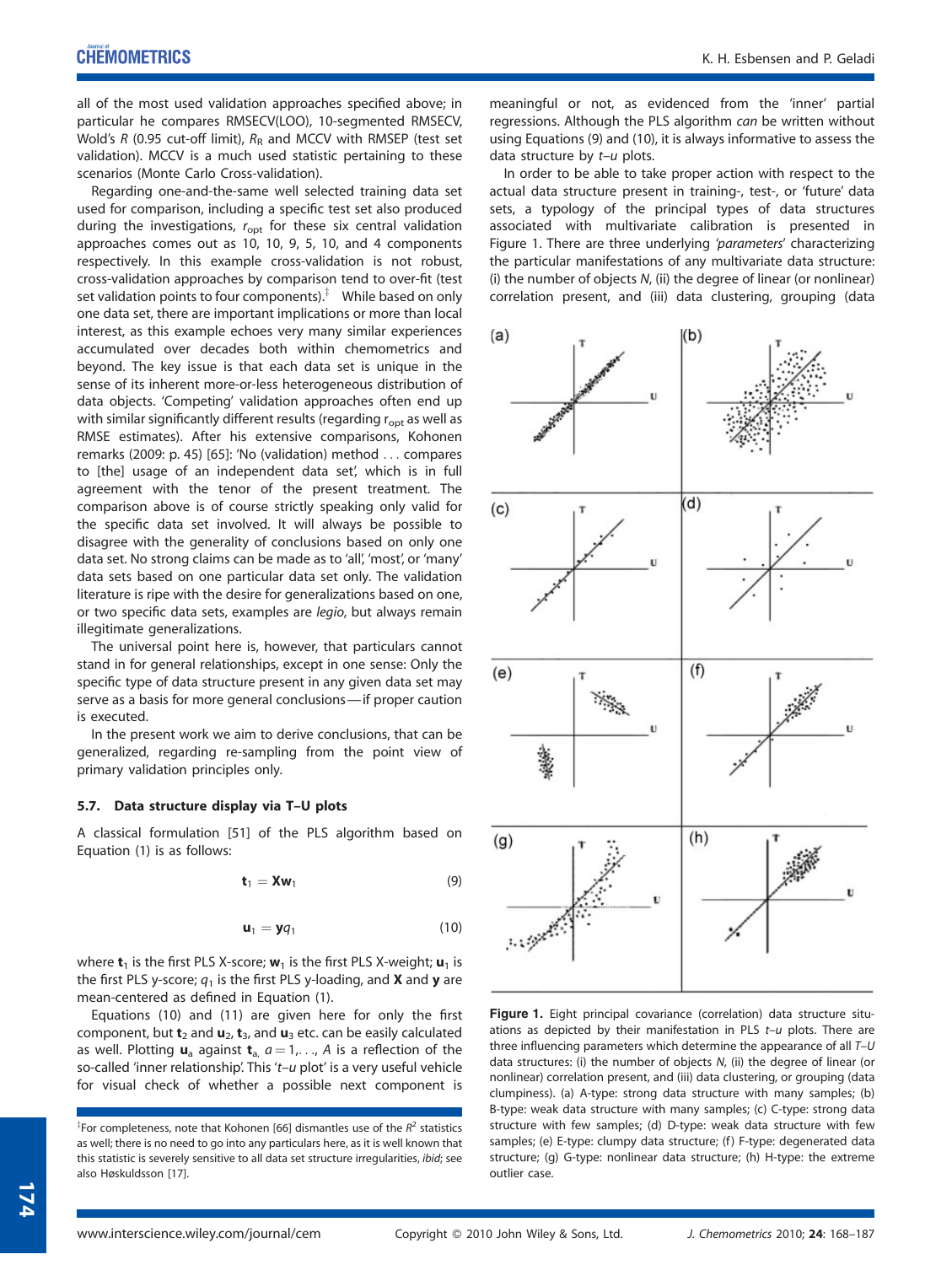clumpiness). The four first cases shown constitute a systematic series of strong/weak correlation versus small/large N, outlining the gamut of typical data sets for which legitimate PLS models are relevant. Three of the four latter cases represent deviating covariance data structures for which PLS modeling should never even be contemplated.

Based upon the schematics in Figure 1, it is easy to appreciate that an empirical match between cross-validation and test set validation ('similar'  $r_{\text{oot}}$  and RMSEP) is but a mere reflection of a particular strong correlation between the X- and Y-spaces in a given data set.

T–U plots must be inspected for every regression model being validated. There are traditions within chemometrics which does not include this imperative, instead prescribing 'blind' adherence to one selected version of segmented cross-validation, e.g. full cross-validation, or a fixed number of segments. Even a cursory overview of the principal covariance relationships between Xand Y-spaces delineated in Figure 1 leads to the inescapable conclusion that a fixed, universal number of segments will work in highly different ways depending on the specific data structure present. This goes a long way to explain why repeated cross-validation, identical but for alternative starting segment definitions, often may lead to significantly different validation results— this is always a strict consequence of a particular data structure regularity/irregularity. A fixed number of segments can never be said to pay the necessary problem-dependent attention to the many different data structures met with. There is thus ample justified reservation as to the often-claimed 'robustness' of cross-validation. Based on Figure 1, all types of varying validation results are comprehensible and need not lead to confusion.

Upon reflection, this issue is but the reverse side of the also often claimed optimistic, but not fully thought through, crossvalidation credo: Validation is on safe ground as long/if several variants of validation, including several different segmented cross-validation result in similar validation results (identical number of components, 'similar' RMSECV). All is indeed well if/ when this hopeful situation occurs—but the only thing which has been demonstrated is a situation of strongly correlated X-Y spaces, as depicted in Figure 1a, c, f, or h. Alas, nothing has been revealed as to the future prediction potential, unless it has been independently proved beyond reasonable doubt that this strong X–Y correlation remains the defining feature also of other data sets, indeed all other 'future' data sets. Such a demonstration is precisely the objective of test set validation, at least as far as one new data set goes, while all re-sampling approaches only deal with the one-and-only  $\mathbf{X}_{\text{train}}$  data set.

The conclusion is clear—cross-validation is not a validation which incorporates information as to the future use of the particular data model. Cross-validation is rather an internal sub-setting stability assessment vehicle; cross-validation speaks only about the robustness of a particular model, as gauged by internal sub-setting of a training data set.

Still more insight can be had—for one-and-the-same data set of the type like cases (a)–(d) in Figure 1, there will always be a strong systematic regularity w.r.t. alternative segmented crossvalidations with the number of potential segments increasing  $[s = 2,3,4,... N]$ . Figure 2 depicts the systematics of 'RMSEP versus # PLS-components' plots, corresponding to the progression of all  $(N-1)$  alternative segmented validations.

There will always be a lowest RMSECV when the number of segments is at its maximum, N (corresponding to LOOCV). Conversely, when  $s = 2$ , RMSECV will be at its *maximum*. These



Figure 2. Systematic behavior of RMSECV as a function of the number of PLS components in the model. Prediction Y-error variance estimations decrease as a function of increasing number of cross-validation segments  $[s = 2,3,4,..., N]$ . Irregular data structures will cause minor deviations from from the general relationship depicted.

relationships hold for all non-extreme covariance data structures when cross-validation is performed on one-and-the-same data set. Exceptions occur but are simply due to a larger degree of data structure irregularity, which of course at times will result in minor deviations from these principal systematic relationships. This generic illustration was first presented in the seminal textbook on multivariate calibration [51], but the significance for the validity of cross-validation was apparently overlooked. Based alone on a gradual reduction in the number of segments, RMSECV will increase and vice versa. Illegitimate conclusions may easily result if the data analyst succumbs to the temptation to select the particular segmentation level, s, which happens to correspond to the lowest RMSECV—such a voluntary this approach is wholly unscientific however. The objective of validation is most emphatically not to select the lowest possible RMSECV among a set of alternative segmented cross-validations— the objective is to estimate the most realistic prediction MSE as applicable to the situation pertaining to all future data sets. As shall be shown, this actually precludes cross-validation altogether.

Careful inspection of the pertinent  $t-u$  plot of any multivariate calibration model is the only remedy possible in order fully to understand and interpret results stemming from 'blind' crossvalidations. This is possibly a reason why some traditions actively avoid inspection of t–u plots; these give an inconvenient insight into the real-world X–Y data structure which may indeed be very different from the universally applied assumption of a reasonably strong correlation between  $X$  and  $Y$  [Figure 1 (a–c)].

Such potential validation information does not reach the data analyst if systematic inspection of t–u plots is not on the agenda.

#### 5.8. Remark on multiple validation approaches

When using segmented cross-validation several times over, or when using a multitude of different validation approaches, there is always a tacit wish that all (most) approaches will lead to (practically) the same optimal number of components. When this happens it is *claimed* that this situation is significant of a successful validation. From the above it follows that this is but a hollow truism—upon reflection, it is clear that all that is proven again is that a particular data structure is characterized by a strong (X, Y) correlation, and again nothing regarding the universal application of this or that variant of re-sampling approaches on future data sets was proven. There are a much higher number of data structures for which this does not hold.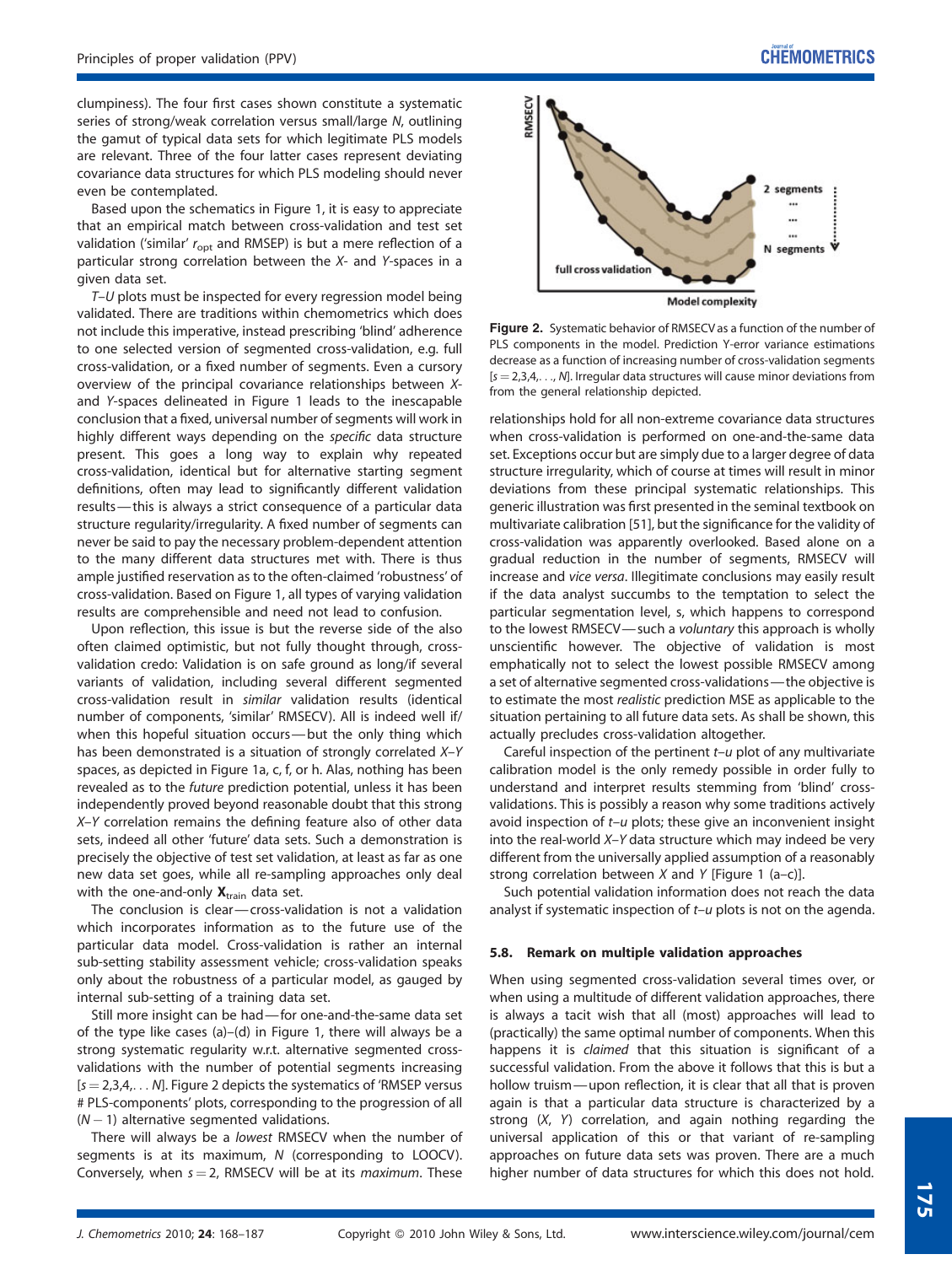#### 5.9. Remark on non-sequential components

When data structure modeling allows for the possibility that not all sequential components necessarily are of interest, e.g. multi-block modeling, variable selection a.o. improvement of modeling fit alone (in combination with none, or some prediction performance issues), there are a suite of well-known statistics and optimization criteria available, see overviews in e.g. Kohonen [65], Høskuldsson [17], Gómez-Carrasco [66]. In these situations, as well as concerning nonlinear modeling/prediction it is necessary to consider all possible exponent- and cross-terms. The number of terms grows exponentially and it is no surprise that no strict, formalized way to handle this situation exists; but more-or-less voluntary applications of one or more re-sample techniques certainly have no superior merit on its own. A particularly inspired approach concerns the use of PDF (Pseudo Degrees-of-Freedom), van der Voet [75], which directly compares prediction errors from both test set validation and cross-validation.

#### 5.10. Verdict on data set splitting

'Why is sequential application of an identical sampling protocol in order to produce two distinct data sets,  $X_{\text{train}}$  (now) and  $X_{\text{test}}$ (reflecting the future application situation as possible) different from splitting a doubly large  $X_{\text{train}}$  simply sampled in one operation?' This is undoubtedly the most often heard question/ remark in discussions on re-sampling for validation. This issue reflects a strong desire for a simple, universal method. Alas, the complexities of proper validation (realistic assessment of the future MSE) do not comply with such a shotgun approach as this is most unfortunately misnamed 'test set splitting' suggestion.

Taking care of the number of measurement (samples, objects), N, is the easiest obligation of the experimentalist/sampler/ analyst/data analyst. As is well known it is far more important to be in relevant control of the variance influencing factors when trying to secure a sufficiently representative ensemble of N objects (samples). There are usually few very useful guidelines in this game, except the universal stipulation that the training set must span the range of Y-values in a sufficient fashion, which is a problem-dependent issue; often this is the only consideration given to the issue of 'representativity'. This is a much too shallow understanding however.

The present work emphasizes the critical issue of understanding the phenomenon of heterogeneity as well as being in full command regarding identification and elimination of all 'incorrect sampling errors' (ISE), lest an uncontrollable sampling bias dominate the measurement uncertainty budget. The sampling process, dominantly governed by influences from ISE if these are not properly eliminated, does not give rise to analytical data which follows any known statistical distribution, Appendix A and literature [1–23]. However, the data structure of any data set, as depicted in a  $t-u$  plot, is a fair reflection of the sum total of all influencing factors on the measurement uncertainty. Sampling using a specific protocol acknowledging the principles of TOS ensures that all circumstantial conditions influence the sampling process in a comparable manner regarding both  $X_{\text{train}}$  and  $X_{\text{new}}$  i.e. they are given the same opportunity to play out their role irrespective of who is doing the sampling, and who is doing the sample preparation and analysis, etc. This is the role of an objective sampling and analysis protocol.

Circumstantial conditions are capricious; however, they are time-varying—and in general they defy systematization. But any second sampling from a lot (we very deliberately refrain from using the too simplistic terminology 'from the population') will always reflect the sampling/analysis objectively—precisely at the time, or at the place (in the future setup) pertaining to the second sampling session. The crux of the matter is that the sampler has no control over which, and to which degree, these conditions may have changed *between* sampling the training data set,  $X_{train}$ and the 'future data set',  $X_{\text{new}}$ . This simple 'second sampling at a future time/place' is the crucial information carrier 'from the future application situation' that must be included in the validation procedure.

This difference can be of any magnitude: insignificant, intermediate or gross. But this ambiguity is immaterial since the changing conditions cannot be described or quantified; they are specifically those factors and circumstances which are not actively involved; indeed cannot actively be involved in the specification of the sampling situation. All that matters is that the second data set will unquestionably display the data structure reliably as related to the second sampling session (or to a third etc.). To the degree that this has changed, there is now a trustworthy representation hereof involved in the validation, as illustrated by Figure 3.

What is implied here is that to the degree such differences are found to be present between the training data set sampling and the future application situations (time, place), these must be involved in the validation procedures, or the model estimations  $(r_{\text{opt}}$ , RMSEP, other  $\dots$ ) will not be fully relevant for the purpose it was intended to serve. It is immaterial that it often is argued that in 'some cases' this difference is not of sufficient magnitude to be of influence. The winning argumentative point is that it is not possible to identify such cases a priori. All situations are unknown at the time of decision of which type of validation to perform. As a matter of fact, the only way this dilemma could ever be circumvented would be by carrying out both a test set validation and one or more cross-validation alternatives. If this is the case,



**Figure 3.** Synoptic display of  $X_{\text{train}}$  and  $X_{\text{new}}$  ( $X_{\text{test}}$ ) furthering an objective basis for evaluation of the empirical data structure differences and their qualitative and quantitative expressions pertaining to the two independent sampling/analysis sessions. The two data sets shown display significantly different loading weights, w, and the training set (white) displays a distinctly smaller variance than the test set (black). Principal sketch; increasing data structure irregularity will blur these principal relationships visually, but the basic principle displayed remain the same.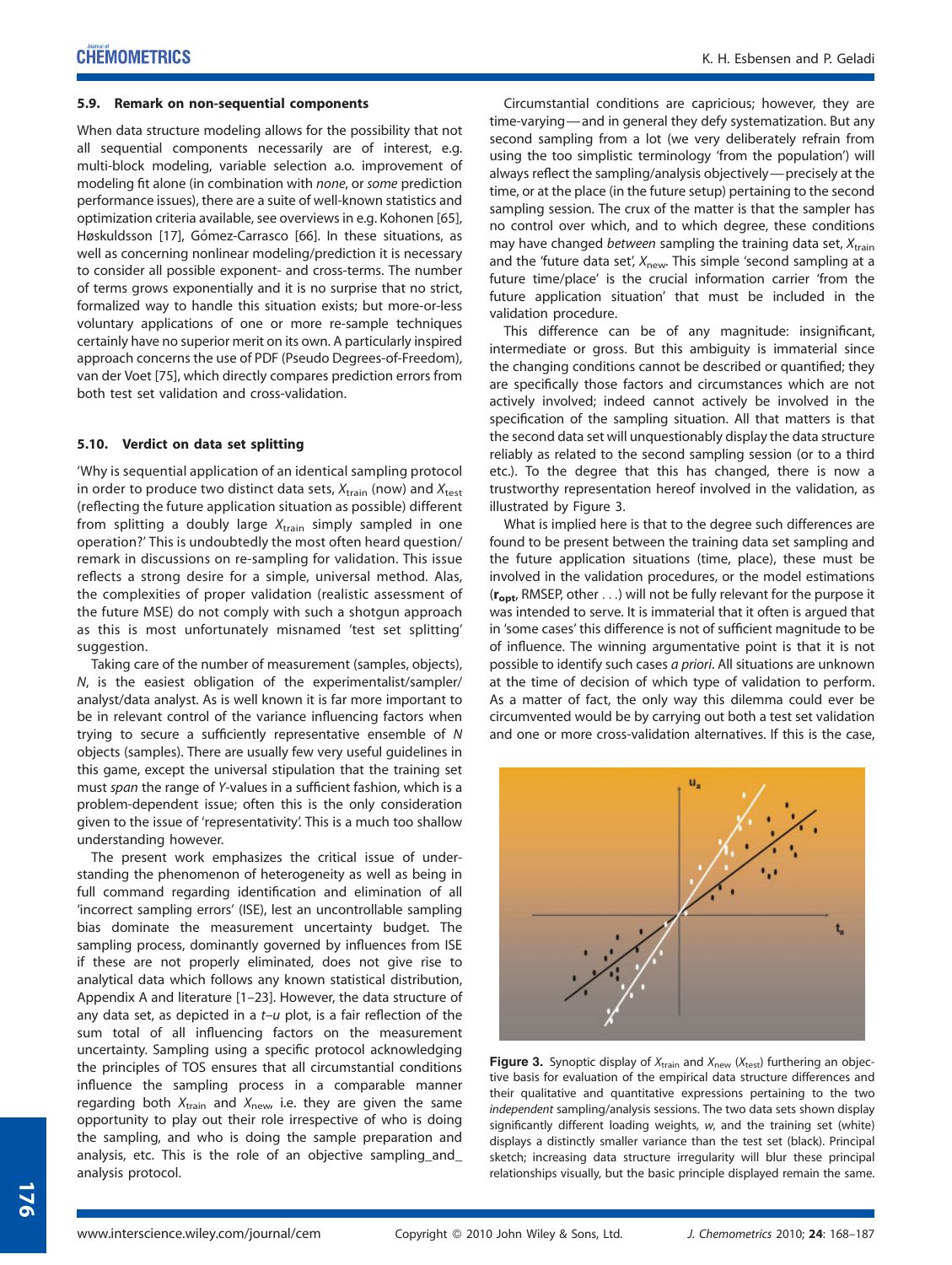one would never accept the structurally inferior cross-validation, however, relative to the more realistic test set alternative.

The logical conclusion is to decree a test set validation imperative. Nothing adverse will ever result from always applying test set validation, and one is supplied with superior information in one operation, since test set validation as a matter of fact delivers estimates of both  $r_{opt}$  and RMSEP—while everything is uncontrollably risky (possibly downright wrong) by basing a re-sampling validation approach an in principle un-testable assumption of global training set representativity.

This line of argumentation also sheds light on the issues surrounding partial use of cross-validation. It is often claimed that cross-validation is a good help to determine the 'correct' number of factors, i.e. cross-validation is often accepted for internal validation purposes—while it is often claimed that for the most reliable estimation of RMSEP, a 'completely independent' i.e. an external validation data set is required. The present treatment of course has no quarrels with the latter stipulation—but is in total disagreement regarding any use of cross-validation for determination of  $r_{\rm opt}$ .

It is not in the best interest to invoke a two-step validation approach. By using a one-step procedure, test set validation, one is directly presented the most reliable estimate of RMSEP based on the objectively correct number of components, all in one go, since test set validation manifestly always will include all sampling and measurement uncertainty effects originating from whatever changed circumstantial conditions.

A traditional argument is often heard: 'IF there is a significant difference between the data structures of the training vs. the test set—is there any reason to suppose that an overarching model will fit the data? Without prior knowledge as to this difference ... why should the model based on the training data set also fit the ''future'' data sets?' – This is a very pertinent question, as it goes directly to the heart-of-the-matter of validation: If there is a significant data structure difference, it is imperative that the training data set model is evaluated only by the test set approach which manifestly incorporates the second (future) data structure. The resulting RMSEP will always result in a higher RMESP estimate than any cross-validation alternative, and will ipse facto be the more realistic estimate, see Figure 4.

There is always the alternative to augment the training data set with the test set (or portions hereof) if it can be established that the data structure difference is beyond acceptance. Such a situation is a strong indication that the data structure at the training data set calibration is inherently unstable however, and nobody would accept just a local cross-validation in such a case. In some situations, typically in process contexts, there is a relaxed acceptance of the inevitable lapse into such a unacceptably changed data structure with 'time' (or 'location'); the order of the day is of course simply to accept this and to instigate some form of 'model updating'. Within many process technology communities, updating is a standard issue. There may be several alternative ways to go about this, all strongly dependent on the particular contextual setting, but the main issue is that crossvalidation is correctly viewed as quite unable to deliver the necessary realistic MSE estimate of future performance.

The above arguments are the principal reasons for not splitting a training data set, however large. With splitting there is no information pertaining to the future application situation at all, the number of objects notwithstanding. A massive redundancy in numbers is mistaken for a suitable basis for future performance validation. Test set validation is the best possible valid attempt to

**RMSECV. RMSEP, lev.corr. RMSE Test set validation** Segmented cross-validation Lev. corr. validation Model complexity: a

Figure 4. Relationships between RMSE estimates as a function of model complexity (a). Leverage-corrected RMSE estimates are universally lower than those pertaining to either re-sampling or test set validation. Segmented cross-validation estimates are structurally lower than those stemming from test set validation. For one-and-the-same data set,  $X_{\text{train}}$ , the systematic relationships between the different segment variants are only indicated here, they were laid out in completion in Figure 2. Stronger-and-stronger (X,Y) correlation will result in more-and-more similar curves in this type of plot, see text for full details.

remedy this predicament—by securing (at least) one new data set from as far in the 'future' as is logistically possible. By accepting that the circumstantial conditions may/will change (it is only a matter of time), a test set is the best one can do within reason.

From this discussion it also transpires that a regimen of systematic, regular test set validation model checking is a wise approach within the arena of quality monitoring and quality control. The above discussion appears particularly easy to understand in the process technology, process monitoring and control settings. Proper process sampling in this context is treated specifically elsewhere [20,23].

#### 5.11. Cross-validation does have a role—model comparisons

All is not lost for cross-validation however. In the arena of model comparison (models of structurally identical nature, but of optional alternative parameter settings: e.g. different preprocessing alternatives, different X-variable selection alternatives, etc.) cross-validation would appear to be a particularly relevant approach. For this specific purpose, cross-validation furnishes precisely what is needed, a general identical model performance framework within which alternative parameter settings/values can be objectively compared. In this context it is formerly a necessity to use the same number of segments for all alternative validations. In this area of applied validation, there is very good use for cross-validation, although it is interesting to contemplate how one is to deal with the possibility of a different number of components  $r_{opt}$  for alternative optimized models. Even for this legitimate use of cross-validation there is always a demand for responsible disclosure of the structural RMSE underestimation deficiencies a.o.

The special case of QSAR/QSAP is treated more specifically below.

177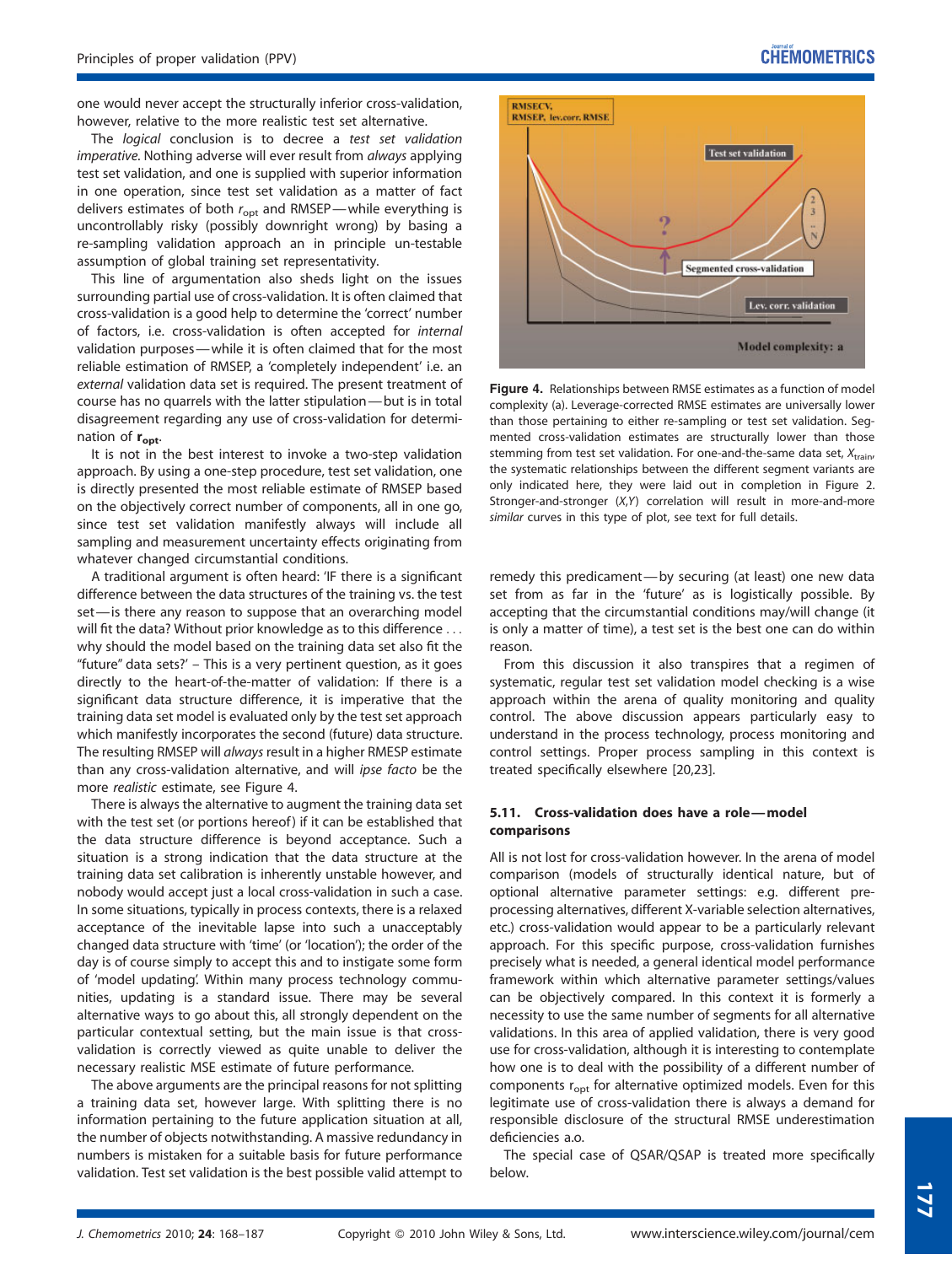## 6. DISCUSSION

#### 6.1. Systematics of cross-validation

It is advantageous to treat all cross-validation variants under a common systematic heading, here termed segmented crossvalidation. This allows significant simplification in discussing historically disparate variants: Leave-one-object-out (LOO), the plethora of differently segmented cross-validations and the so-called 'test set split' option (which is a particularly obfuscating terminology for an otherwise straight 2-segmented crossvalidation approach. Indeed this name could not have been chosen in a worse fashion; 'test set split' is but a myth).

Depending on the fraction of training set samples (totaling N) held out for validation, an optional range of  $(N-1)$  potential cross-validation segments will be available for the data analyst, the number of segments falling in the interval  $[2, 3, 4, \ldots, (N-1),$ N]. Various 'schools-of-thought' of cross-validation have developed over history, within chemometrics and elsewhere, some favoring 'full cross-validation' (one object per segment; N segments in total—LOO), some defining 10 segments as the canonical number and others favoring similar schemes each with its own preference (e.g. 3, 4, or 5 segments)—whereas a small, but steadily growing minority see more complexity in this issue than a more-or-less voluntary selection from the space of  $(N-1)$ optional variants of segmented cross-validation.

There always exists this range of (N-1) potential cross-validation variants for any given data set with N samples, but no set of principles for objective determination of the optimal number of segments has ever been offered. Esbensen [23] offered a first foray only; the issue is complex.

#### 6.2. Phenomenology of cross-validation versus test set validation

Usually there is more focus on strict adherence to one or other fixed cross-validation procedure, complete with preferred number of segments (scheme), than openness with respect to what exactly are the precise assumptions and prerequisites behind cross-validation. This is troublesome, as no amount of pro et con discussion of specific numbers of segment will reveal the underlying structural problems associated with all types of cross-validation.

Against this backdrop Esbensen [21] analyzed the operative aspects of cross-validation versus test set validation, further corroborated and more powerfully illustrated by Esbensen and Lied [22]. The general conclusion arrived at here, in parallel with similar insights found sparingly across the validation literature, is that cross-validation is aimed at performing as a particularly effective simulation of test set validation. However, while for a superficial comparison cross-validation performs in a similar fashion to test set validation, there is one critical dissimilarity: there is only one data set involved in cross-validation,  $X_{train}$ .

This is aggravated by the fact that any modification always concerns a reduction of its size, i.e. some local modeling being based on a subset of N objects only. Any of the local models used for estimation of the number of components to be included in the regression model and/or to estimate RMSEP will manifestly be based on a voluntarily reduced data set of an undisputedly smaller number of objects than N. This constitutes a massive contradiction however. As soon as the training set has been defined by the data analyst, this means that all the objects herein are needed for its purported representativeness. None of the objects in a properly defined training data set are therefore available for the kind of voluntary exclusion demanded in cross-validation. It is only fair that once the data analyst (or the informed data supplier) has made the utmost efforts involved in securing an absolutely optimal training data set, this particular set configuration must remain unmodified (re. the number of objects, their spanning ranges, their 'representativity' ...)—or else all credibility to the training set definition is lost. After the training data set has been codified into the necessary protocol, there can be no change.

#### 6.3. Two worlds of sampling understanding

It is necessary to distinguish clearly between the process of statistically drawing from a population of i.i.d. objects (this process is here termed sampling<sub>STAT</sub>) and physical sampling, i.e. materializing N individual 'samples' (objects in data analysis parlance) from a heterogeneous system (a lot) (this process is here termed sampling<sub>TOS</sub>) in order to eliminate any possibility of confusing one sampling process with another. The critically important distinction is that while sampling $_{STAT}$  assumes selection of N objects from a population of otherwise similar objects (all objects are similar in all aspects than w.r.t. the analyte), sampling $TOS$  is addressing a significantly heterogeneous target by a selection process. The first situation corresponds with the occurrence of the type of sampling bias, which conventionally can be subjected to the statistical bias correction. In the latter, fully TOS-error influenced situation, the sampling bias is always varying (inconstant), and very nearly never small enough to neglect, rather to the contrary. A complementary distinction: a (statistical) sample is a subset of a population:  $sample_{STAT}$  while a sample<sub>TOS</sub> refers to one individual physical subpart of lot material, with a specific mass ( $mass_{SAMPLE}$ ), which is the result of a specific sampling process (sampling<sub>TOS</sub>). TOS focuses on how to obtain a 'representative sample' (sample<sub>TOS</sub>), as opposed to nonrepresentative 'specimens'. All essential definitions and relationships in TOS are given in the published literature [1–23]; Appendix A summarizes a minimum background to all claims regarding TOS in the present context.

#### 6.4. Proper validation—the role of the sampling bias (present vs. future)

The above discussion illustrates the fundamental distinction between the statistical and the TOS data quality contexts. Without full and unambiguous understanding of these differences, unnecessary confusion and heated discussions without any possibility of ever reaching a common ground will only continue. Lot and material heterogeneity and the way it is conceptualized and quantified constitutes the singular key to understanding the differences between sampling  $\sigma_{\text{TAT}}$  and sam $pling<sub>TOS</sub>$ . A recent overview in summary form of TOS in relation to sampling, chemometric data analysis and validation can be found in Reference [23]; process sampling in the PAT regimen was analyzed in Reference [20]. The full argumentation for claiming, as we do in this work, that one cannot understand validation in the conventional i.i.d. statistical context only is presented here. No matter how offensive this may appear at first sight, what is meant is only that a sufficient TOS heterogeneity understanding is also needed.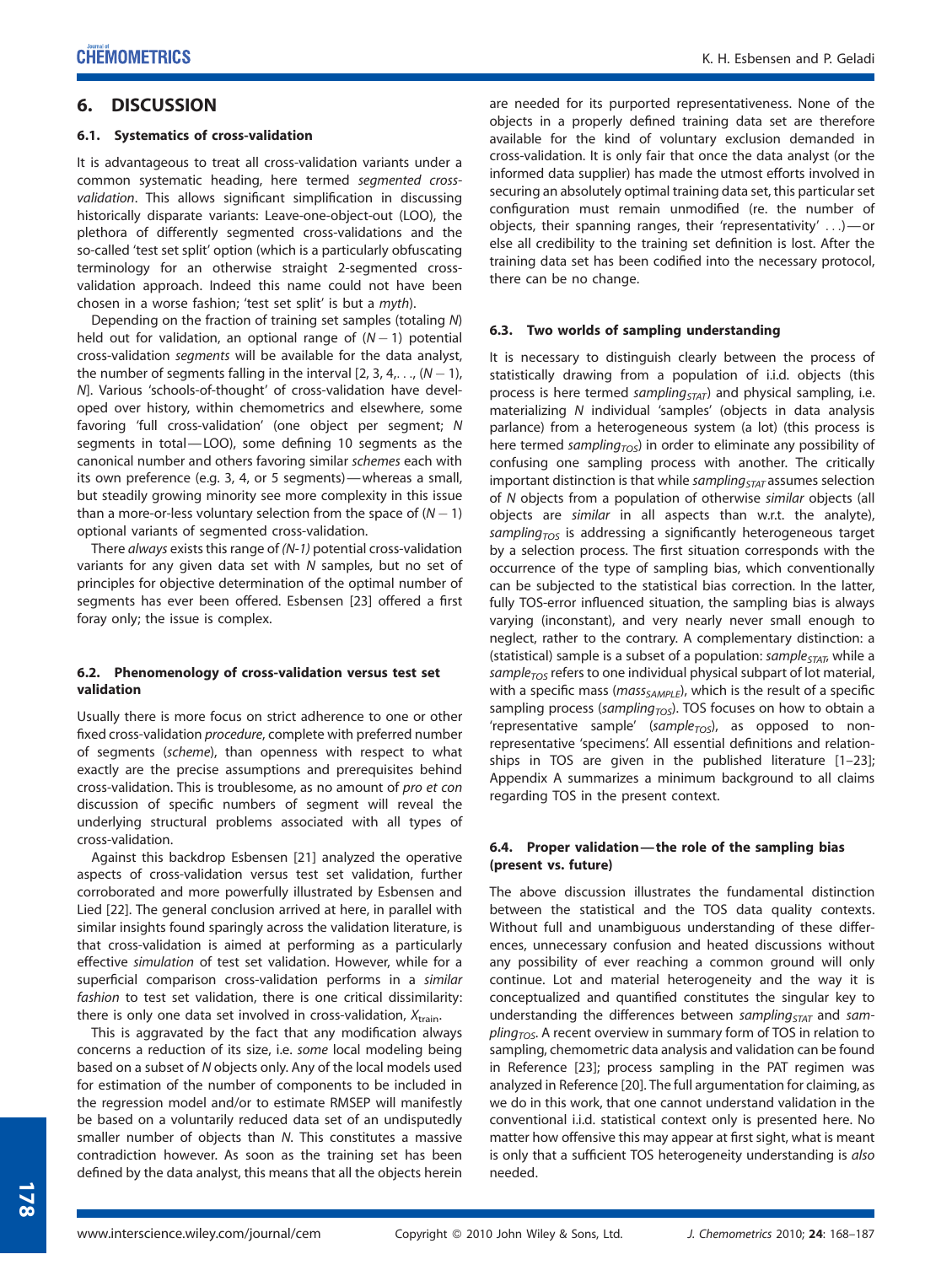Validation using only one data set must be appreciated based on the key issues pertaining to the TSE: any N-object data set constitutes a specific realization of an N-tuple of individual TSE materializations. Cross-validation precludes any other possibility than this singular manifestation on the ensemble of the N objects in the training set. By voluntarily having access to one data set only (one set of objects drawn from the population in the statistical parlance) cross-validation simply never includes the possibility of incorporating empirical information as to the future prediction situation and the specific data structure reigning here (which may or may not be different, one will never know). Instead, various declarations of faith in the assumption that all training data sets are always representative of the future application situations have been offered both in many different versions in the literature and in other contemporary discussion fora. These claims are, however, invalidated by their own limited scope, as they are invariably dressed up in the framework of a statistical population only.

The key argumentation in the present work revolves around sufficient understanding of the complexities incurred by TOS to this complacent view. Standing on the statistical context only, the data analyst is conveniently relieved of all responsibility with respect to the representativity of any-and-all future data sets. It is this claimed universality which strikes a completely wrong tenor—it is simply untrue in the light of TOS and its extensive experience.

The central issue is then that cross-validation sub-models only reduces the calibration or validation basis of  $X_{train}$ . It is off-handedly assumed that any-and-all of these sub-models used for estimating both  $r_{opt}$  and RMSEP can further reliable information of how the model will also perform on future data sets (test set, application data sets ...). This tacit assumption stands in stark contrast to the necessity to relate validation to the real future prediction situation. For cross-validation there rests an enormous burden of proof in this context. It is fair to say that within chemometrics no cross-validation school has presented anything akin to proof of how this voluntary reduction of the singular training data set may relate to prediction performance in the future. This procedural tradition simply has no rational foundation.

The future prediction situation will have to be characterized by at least one new data set  $X_{new}$ . The central issue here is that all new data set will be associated with a new realization of the ensemble TSE manifestations, which is never identical with that for  $X_{\text{train}}$ ; all new data sets will per force encompass a new set of TOS-sampled objects, each with a new individual TSE manifestation.

The main lesson from TOS' more than 50 years of practical experience is that there is no such thing as a constant sampling bias— the sampling bias changes with every new sampling from heterogeneous materials. For heterogeneous lots, there exists no possibility for the kind of bias-correction offered in statistics, as this is based on a faulty over-simplified bias constancy assumption. Real world heterogeneity is much more complex than the statistical model of a population of i.i.d. objects, with a very few non-consequential exceptions (infinitely diluted solutions, and similar systems, which do not allow any generalization). This key insight is furnished by even a rudimentary understanding of the phenomenon of heterogeneity,  $DH_L$ , distributional heterogeneity and  $CH_L$ , compositional heterogeneity. No manner of statistical modeling of instrument/ signal error propagation will even begin to model the material heterogeneity which leads to TSE in the range of 10–50–100  $\times$  the TAE, Appendix A. These are facts which are fundamental and irreducible characteristics behind all (X,Y) data spaces. The data analyst viewpoint is not broad enough to deal with the complete heterogeneity, sampling, analysis, data analysis context.

If each individual samples $_{TOS}$  contribute in a varying, uncontrollable degree to the overall ensemble bias, it follows that the resulting data structure will be different for each new ensemble of N objects—specifically this means that each-and-any future sample<sub>STAT</sub>, a test set, by necessity must be different from the training set; it is only a matter of to which degree different. It follows that there can never be any guarantee that the specific training set realization will necessarily also be representative of all future data sets—even if each ensemble repeats the same number of N individual TSE materializations. This is the crucial distinction between physical TOS sampling and statistical sub-setting sampling upon which the present argumentation rests.

It also follows that bias is a function of the specific heterogeneity expressed by the lot material and form, as well as of the specific sampling process employed. In fact TOS specifies no less than three types of bias-generating errors stemming from the sampling process itself, which manifest themselves if not specifically eliminated; this fact constitutes a most serious reason to be informed and reasonably conversant regarding TOS in practice. In addition, the ensemble bias will change its nature and magnitude also as a function of which and how many objects be included in the training and the test set(s).

Therefore, it is mandatory to test all implicit or explicit assumptions regarding sampling bias constancy. As it happens this is not difficult, nor is it associated with prohibitive outlays in terms of work, resources or economy—in fact this can actually be done 'free of charge' in practice every time a prediction model is to be used for its designated purpose—by the simple procedure of test set validation option. All predictions are here always based on a new data set, that is, a new ensemble of TOS-sampled objects (N objects). Therefore, sampling will per force have been involved at the very least a second time (or more) in exactly the same fashion as for the training data set. However, all  $X_{\text{NEW}}$  data sets constitute a completely new, independent sample<sub>STAT</sub>, containing a valid representation of the relevant 'heterogeneity information' pertaining to the future use.

With the help of the relationships shown in Figure 4 it is possible to delineate the universal deficiency displayed by all types of segmented cross-validation (compared with leveragecorrected validation as well): Test set validation will always result in the highest estimate for RMSEP than any of the segmented cross-validation alternatives (and often very much higher than the leverage-corrected RMSE estimate)—indeed the most realistic estimate.

Figure 4 summarizes an extensive accumulated experience with validation of many hundreds of data sets, representing all types of data structure depicted in Figure 1, especially all those of more regular appearance, types (a)–(d). This systematic understanding is communicated by many professional data analysts as well. In our own decades of chemometric experiences (teaching, professional, consulting), innumerable data analyses have also led to similar results based on very many, diverse data structure types. Obviously at times there may also exist partly deviating curves to the ones depicted, but these are invariably always related to just more irregular data structures.

The 'gap' illustrated with a vertical arrow represents the missing second TSE-component which can only be quantified by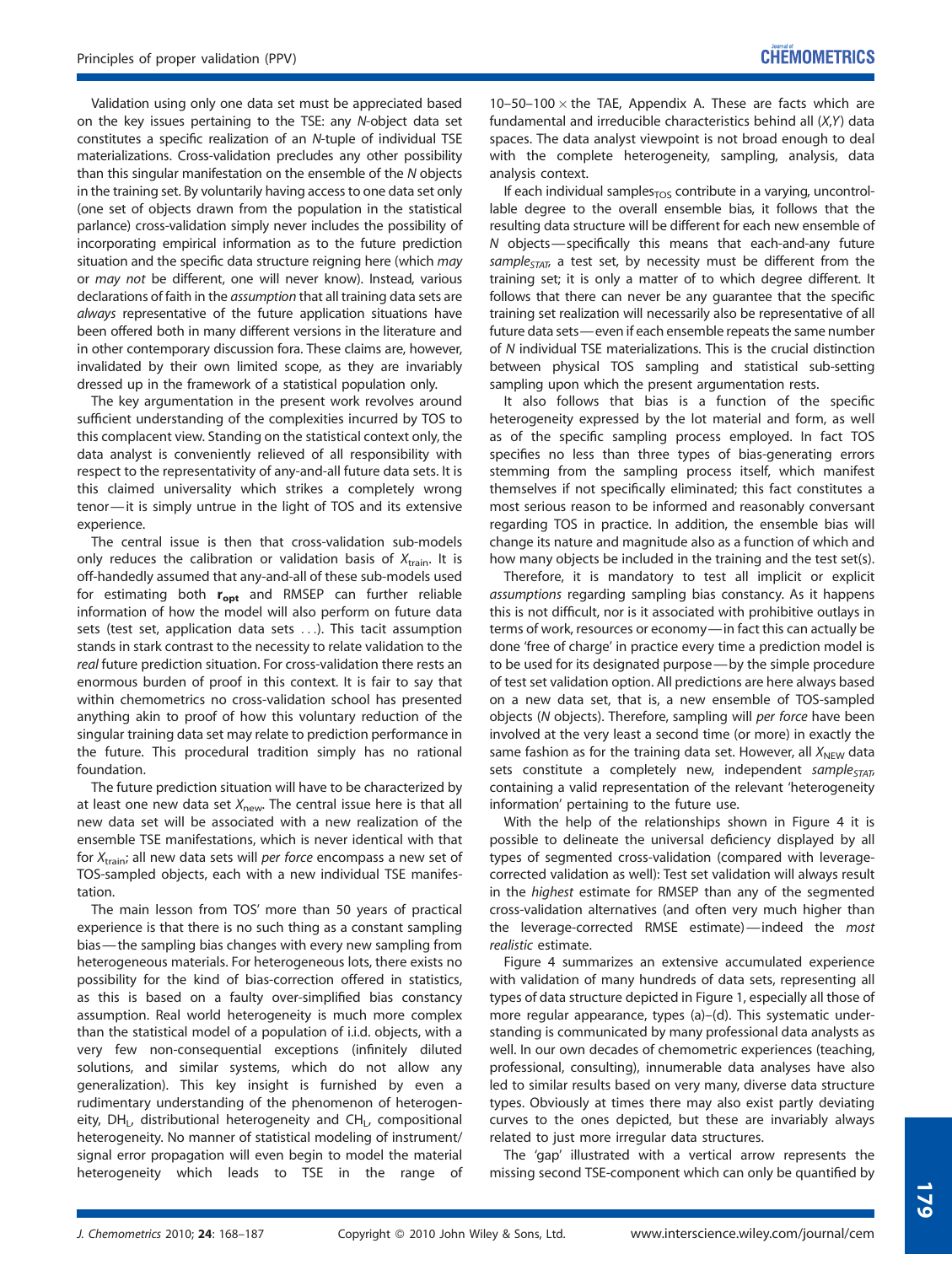comparing the test set and the cross-validation results (in whatever guise). This can be said to constitute the 'missing link' w.r.t. the MSE estimate in re-sampling/cross-validation. This is the quantitative measure of the missing TOS-error component which can only be incorporated by incorporating a second data set. From this insight, one can conclude that most types of variants of either re-sampling types in general, or the internal crossvalidation type in particular, by necessity are inferior with respect to their own purported objectives, precisely because the dominating TSE contributions from the virtual set of all possible future data sets are never involved. It follows that cross-validation should logically and scientifically be discontinued. Only test set validation can stand up to the logical demands of all the characteristics of proper validation. One should henceforward observe a test set imperative.

Based on the above discussion it is possible to comprehend the following analysis of an often presented 'combined approach' which is characterized by external splitting of a test set (from the master training set) combined with internal cross-validation. A recent paper by Filzmoser et al. [67] presents the hitherto most evolved version of this approach in a comprehensive systematic framework of intensive repetitions of both internal and external loops (termed 'repeated double cross validation'). The common feature of this and various closely similar proposals is that the master training data set is subjected to a barrage of repeated internal and external splitting and re-samplings from which, it is claimed, it is possible to obtain superior validation results (sometimes based upon evaluation by conventional statistical methods, e.g.  $a_{\text{opt}}$  frequency distributions, residual histograms). There are minor variations as to the exact degree to which new sub-model fitting process takes place at all or selected levels and repetitions, but this is all unfortunately a moot point: No manner of advanced repetition of model optimizations (wheels-within-wheels) based on cross-validation, the fundamentals of the present critique stands. These approaches represent a powerful school-of-thought within current chemometrics, a tradition which is adamantly insisting on a two-step framework: internal estimation of model complexity first (universally this is carried out by cross-validation), followed by external 'test set' or 'validation set' estimation of the resulting RMSEP. While this latter is associated with a correct insistence that external test set validation must be fully independent from model optimization (there is a very clear demand that no objects must have been involved in both calibration and validation), sadly this is often just lip service to the test set imperative, since the point of origin is splitting from the master training set—indeed all objects ultimately originate from the one-and-only training data set. While much original thought has gone into these procedures and principles, as long as they are not based upon full understanding of the salient reasons why -, and the principles behind the test set imperative (PPV), these approaches fall from the exact same critique and reasons as their simpler counterparts which were all shown to be inadequate above. In fairness, some proponents within this two-step consensus actually insist of proper test sets in the present form—alas also insisting that internal crossvalidation is the proper procedure for model optimization, for which reason these are equally at fault in the final evaluation. The crucial issue, exceedingly difficult to abandon, is the inability to comprehend the inherent inferior specification of model optimality if based on one data set only. Interestingly phrases like: 'within the population of the data used', 'although calibration set and test set have been selected randomly, the resulting  $SEP_{TEST}$ 

values could be (just by chance) too optimistic or too pessimistic, depending on how representative this separation was' and 'assuming that **all** new samples are from the same data population as the samples used for model creation ...' [67] [emphasis by present authors] clearly reveal that use of terms and issues like chance, population, representativity cannot be used at large but must be based on appropriate understanding of the TOS and its intimate impact on all central validation issues, delineated in full in Appendix A.

#### 6.5. Disclaimer on universalities

Above it was argued as if there always, without exception, will be significant TOS errors present, leading to the demonstrated 'extra-statistical sampling variances'. The present authors fully acknowledge, however, that there be situations in which the sampling $TOS$ -errors can be demonstrated to be of only insignificant magnitude(s). To the degree that some cases of this nature do exist, if/when/where appropriately demonstrated, the present TOS-augmentation can safely be disregarded—but the burden of proof-of-existence must lie with the too glib contrary general representativity assumptions. It is comforting that all test set validations can be directly compared with any particular re-sampling preference as well (e.g. it is always possible also to perform a cross-validation on  $X_{\text{train}}$ ). The opposite case is universally impossible, and the shortcomings stemming from a re-sampling procedure only are dramatically well illustrated by Figure 4.

QSAR/QSAP contexts may often constitute a fundamentally different situation than what has been delineated above. The objects in question here are typically molecules etc.—in this context there is often no FSE or GSE (nor ISE), i.e. there are no 'measurement errors' as regards the definition of the objects in the X-space. Often also, the data sets involved are by nature representatives of the 'small sample case' (i.e. a small number of objects). As regards X-variables, however, there may, or may not, still be measurement errors involved depending upon whether quantum chemistry calculations or direct measurements are involved in descriptor quantifications, while Y-values (activities, functional properties) clearly are not exempt from the present context. In order not to create confusion and futile debate, the present authors have no desire to declare blanket inclusion of QSAR/QSAP in the present call for a test set imperative; here would indeed appear to be good reasons to claim special circumstances which merit application of careful and reflected use of cross-validation [62,68,74].

#### 6.6. Remark on several test sets

With the above very few, quite specific exceptions, the test set concept is universally the most realistic prediction validation possible. This is so because all relevant errors components are guaranteed to be included: all X-errors are incorporated in  $X_{\text{NFW}}$  in fully realistic fashion, as are all Y-errors, sampling $_{TOS}$  as well as sampling<sub>STAT</sub>. We may trust this to be the optimal validation approach because all future use of the prediction model necessarily will involve identical conditions for similar new sampling and analysis.

Arguments can easily be raised for invoking a postulated need for several test sets: Of course more than one test set will always allow for more valid assessment, since more test set realizations correspond to more examples of the future in-work prediction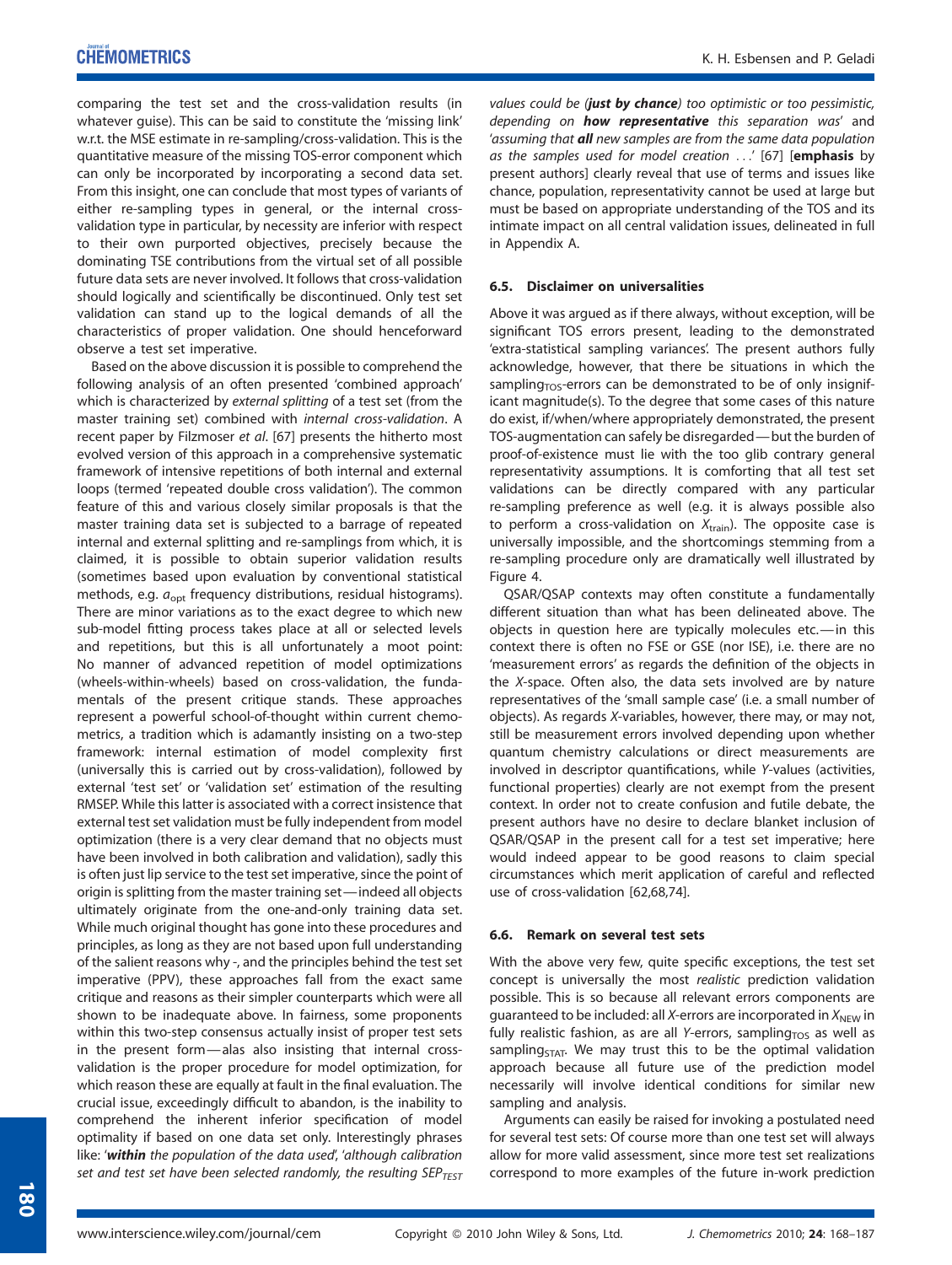scenario for the prediction model etc. However, here we see no special need to make matters more difficult by going to this extreme. One properly materialized test set will suffice to incorporate the principal information from the future situation as best possible given the dominating objections and postulated budget or effort constraints, which is often claimed not even to allow for one test set. In a rational context, it is evident that a decision regarding the real need for several test sets will be based much more on specific problem-dependent characteristics, always related to the specific data background at hand.

## 7. CONCLUSIONS

Re-sampling and cross-validation approaches to validation work on one data set only,  $X_{\text{train}}$ . This scenario was analyzed in detail. The tradition of cross-validation is particularly strong; its current use is mainly based on unsubstantiated assumptions of the training set always being fully representative of the population, indeed for all types of data sets, also those pertaining to 'future' use—in splendid disregard of their extremely varying origins and varying data structures. This widespread tacit assumption was shown to be untenable in the light of the significant bias-generating sampling errors described in the TOS. It is critically necessary to be able to competently identify and eliminate all the so-called Incorrect Sampling Errors (ISE).

Instead of an almost endless series of partial exemplifications (based on particular date set structures) presented in the literature, and from which no valid generalization can ever be made, we have alternatively established first principles regarding validation. The PPV were outlined based on a set of key distinctions:

- (i) Validation cannot be understood by focusing on the methods (schemes) of validation only; proper validation must be based on full knowledge of the underlying definitions, objectives, methods, effects and consequences.
- (ii) Analysis of common validation objectives implies that there is only one valid paradigm, formulated as the test set validation imperative.
- (iii) Contrary to much contemporary chemometrics validation practice and myths, cross-validation is shown to be unjustified in its current form of monolithic application of one principal type of procedure (segmented cross-validation) on any-and-all data sets. Within its scope and design, crossvalidation is shown as but a sub-optimal simulation of test set validation only, crippled by a critical sampling variance omission, because it is based on only one data set, the training data set.

Many re-sampling validation methods were shown to suffer from the same deficiencies.

The PPV are simple and universal and can be applied to all situations in which assessment of performance is desired—be this prediction-, classification-, time series forecasting-, modeling validation a.o. The new element in PPV is the TOS, which is needed in order to be able to identify and eliminate all bias-generating sampling errors (incorrect sampling errors) which are responsible for unnecessary, inflated heterogeneity-induced measurement variances, and for which there are no statistical corrections possible. Invoking the complete body of theoretical and practical experiences from over 50 years' of application the TOS, it was shown to be untenable to continue with bland, unjustified assumptions regarding representativity. A salient brief, Appendix A, supported by a full set of references, argued how the TOS is able to describe, correct and reduce to a priori acceptable levels for all kinds of material or lot heterogeneity errors as well as eliminate those errors originating from the sampling process itself. Sampling variance, in the form of both sampling<sub>TOS</sub> and sampling  $_{\text{STAT}}$  is the result of a much more complex interaction between a specific sampling process and the material heterogeneity in question, than what is contained in the traditional statistical population concept alone. On this basis it was concluded that re-sampling and crossvalidation approaches miss out critically with respect to the crucial sampling $_{TOS}$  variance, which can only be accommodated by a test set (a second independent sampling—more than one if so desired locally, but this is not a universal demand), without which re-sampling validation will universally underestimate the realistic prediction error. There is no theoretical way to derive any approach that can estimate the magnitude of this missing part. For this reason, re-sampling and cross-validation should logically be terminated or only used in practice with full disclosure of the critical deficiencies outlined. QSAR/QSAP constitutes a special case, in which informed use of cross-validation may be well merited, especially in the 'small sample case', although in the final evaluation, a test set will still always reign superior.

Regarding the main chemometrics method PLS-regression, a call was made for commitment to test set validation based on graphical inspection of T–U plots for optimal understanding of the operative X–Y interrelationships. Simple visual inspection will also allow a reliable premonition of the outcome of any particular validation approach, especially if based on the complete sampling variance understanding (sampling $_{\text{stat}}$  and sampling $_{\text{TOS}}$ ). There is no justification continuing to reject the work effort involved in securing a test set for validation purposes, acknowledging that this is the only approach which eliminates the deficiencies outlined. The comparatively rare occasions when a test set is manifestly not an option (historical data a.o.) have absolutely no generalization power—and the comprehensive understanding delineated here will stand the data analyst in good stead also when forced to perform some form of re-sampling or other. Full disclosure of the structural MSE underestimation deficiency is mandatory in all cases.

Many reasons are given in scores of traditional arguments for continued use of cross-validation and re-sampling for validation. Our critique against can be summarized:

- Complacency: one approach/method for all data sets, disregarding vastly different data correlation structures
- Focus on algorithms, implementation and software, without critical thinking
- Unwillingness to investigate consequences of traditional statistical population assumptions
- Resistance against the TOS for complementary understanding re. heterogeneity and sampling process issues
- Confusion regarding fundamental (hard) versus soft data models
- Admiration of mathematics and no interest in how 'data' originate (TOS)
- Blind adherence to traditions or schools of thought: 'This is the way chemometrics has been doing validation for close to 40 years ...'
- Two-step approaches involving cross-validation cannot be justified however personably cloaked in a priori or a posteori statistical re-sampling procedures.

 $\overline{81}$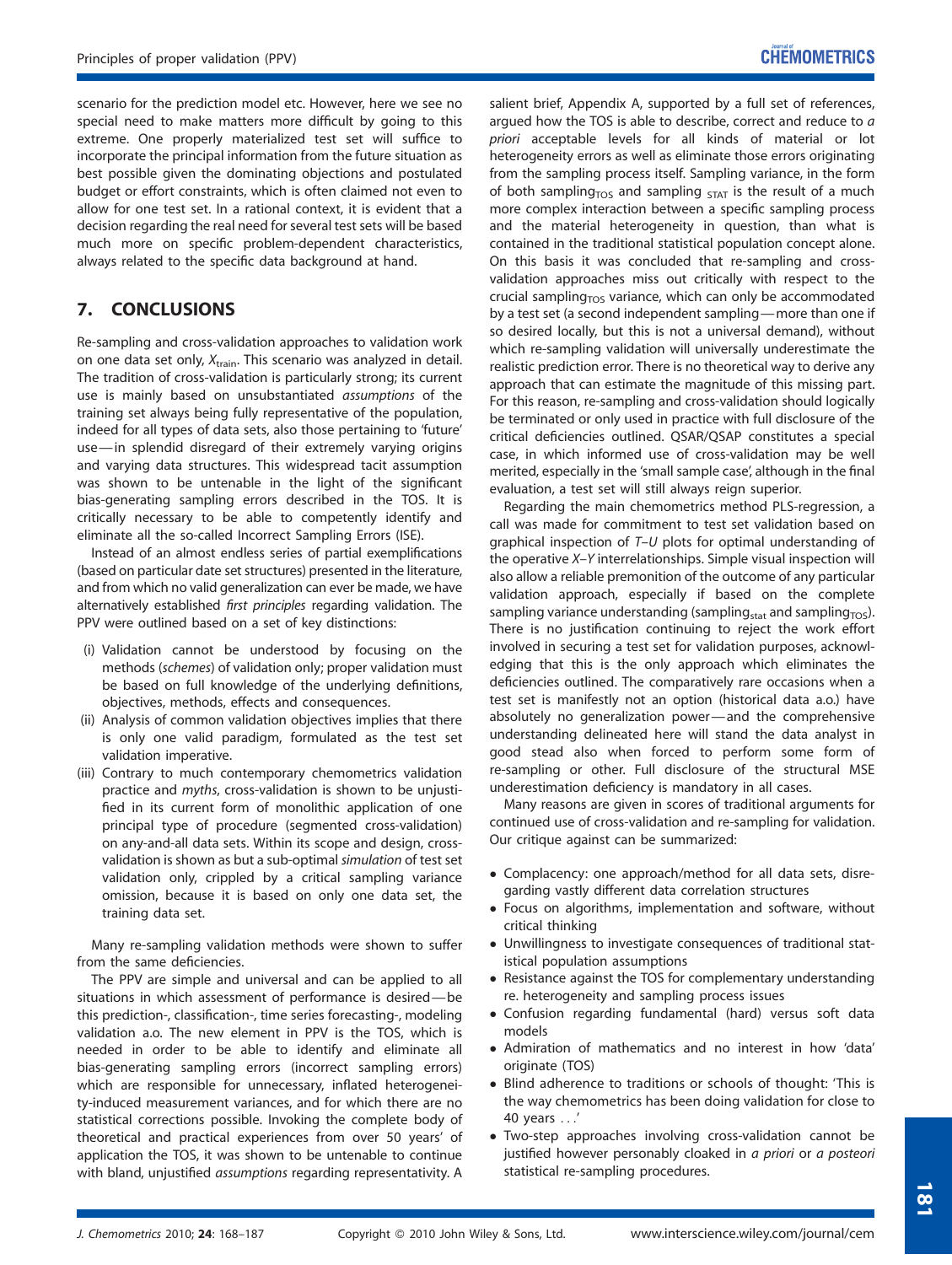## **REFERENCES**

- 1. Petersen L, Minkkinen P, Esbensen KH. Representative sampling for reliable data analysis: theory of sampling. Chemom. Intell. Lab. Syst. 2005; 77(1–2): 261–277.
- 2. Gy P. Sampling for Analytical Purposes. Wiley: Chichester, UK, 1998.
- 3. Pitard FF. Pierre Gy's Sampling Theory and Sampling Practice (2nd edn). CRC Press LLC: Boca Raton, USA, 1993.
- 4. Smith PL. A Primer for Sampling Solids, Liquids and Gases Based on the Seven Sampling Errors of Pierre Gy. ASA SIAM: Philadelphia, PA, USA, 2001.
- 5. Gy PM. The analytical and economic importance of correctness in sampling. Anal. Chim. Acta 1986; **190**: 13-23.
- 6. Petersen L, Dahl CK, Esbensen KH. Representative mass reduction: a critical survey of techniques and hardware. Chemom. Intell. Lab. Syst. 2004; 74: 95–114.
- 7. Minkkinen P. Evaluation of the fundamental sampling error in the sampling of particulate solids. Anal. Chim. Acta 1987; 196: 237-245.
- 8. Heikka R, Minkkinen P. Comparison of some methods to estimate the limiting value of the variogram, vh(j), for the sampling interval j ¼ 0 in sampling error estimation. Anal. Chim. Acta 1997; 346: 277-283.
- 9. Gy P. Sampling of discrete materials III: quantitative approach sampling of one dimensional objects. Chemom. Intell. Lab. Syst. 2004; 74: 39–47.
- 10. Gy P, Marin L. Unbiased sampling from a falling stream of particulate material. Int. J. Miner. Process. 1978; 5: 297–315.
- 11. Gy P. Does your mechanical sampler do what it's supposed to? Coal Min. Process 1981; 34: 71-74.
- 12. Petersen L, Esbensen KH. Representative process sampling for reliable data analysis – a tutorial. J. Chem. 2006; 19(11–12): 625–647.
- 13. Halstensen M. Experimental multivariate sensor technology and development of system prototypes for industrial multi-phase characterisation: selected forays. Doctoral Thesis, HIT, 2001.
- 14. Esbensen KH, Friis-Petersen HH, Petersen L, Holm-Nielsen JB, Mortensen PP. Representative process sampling – in practise: variographic analysis and estimation of total sampling errors (TSE). Proceedings 5th Winter Symposium of Chemometrics (WSC-5), Samara 2006. Chemom. Intell. Lab. Syst. 2007; 88(1): 41–49.
- 15. Esbensen KH, Minkkinen P (Eds). Special Issue: 50 Years of Pierre Gy's Theory of Sampling. Proceedings of First World Conference on Sampling and Blending (WCSB1). Tutorials on Sampling: Theory and Practise. Chemom. Intell. Lab. Syst. 2004; 74(1): 236.
- 16. Minkkinen P. Weighting error is it significant in process analysis? In Proceedings Third World Conference on Sampling and Blending (WCSB3), Porto Alegre, 23–25 October 2007; Costa J.F.C.L., Koppe, J.C., (Eds). 2007; pp. 59–69. ISBN 978-85-61155-00-1.
- 17. Høskuldsson A. 1996; Prediction Methods in the Sciences. Thor Publishing: Denmark. ISBN 87-985941-0-9
- 18. Miserque O, Pirard E. Segregation of the bulk blend fertilizers. Chemom. Intell. Lab. Syst. 2004; 74: 215–224.
- 19. Martens M, Martens H. Multivariate Analysis of Quality. An Introduction. Wiley: Chichester, 2001; p.p 445. ISBN0-471-97428-5.
- 20. Esbensen KH, Paasch-Mortensen P. Process sampling (theory of sampling) – the missing link in process analytical technologies (PAT). In Process Analytical Technologies, (2nd edn). Bakeev K (ed.). Blackwell: Oxford, 2009; (in print). Chapter 3.
- 21. Esbensen KH. Multivariate Data Analysis in Practise. An Introduction to Multivariate Data Analysis and Experimental Design, (5th edn). CAMO AS Publ: Oslo, 2001; p. 598. ISBN 82-993330-2-4.
- 22. Esbensen KH, Lied TT. Principles of Image Cross-validation (ICV): representative segmentation of image data structures. In Techniques and Applications of Hyperspectral Image Analysis, HF, Grahn P Geladi (eds). Wiley: Chichester, 2007; Chapter 7, pp. 155–180. ISBN 978-0-470-01086-0.
- 23. Esbensen KH, Julius LP. 2009; Representative sampling, data quality, validation – a necessary trinity in chemometrics. In Comprehensive Chemometrics, Volume, 4, Brown S, Tauler R, Walczak R (eds). Elsevier: Oxford, 1–20.
- 24. Kuhn TH. The Structure of Scientific Revolutions, (2nd edn), (enlarged). University of Chicago Press: Chicago, 1970.
- 25. Larson S. The shrinkage of the coefficient of multiple correlation. J. Edu. Psychol. 1931; 22: 45–55.
- 26. Lachenbruch P. Estimation of error rates in discriminant analysis. PhD Thesis, University of California, Los Angeles, 1965
- 27. Lachenbruch P, Mickey M. Estimation of error rates in discriminant analysis. Technometrics 1968; 10: 1–11.
- 28. Camstra A, Boomsma A. Cross-validation in regression and covariance analysis. Socio. Method. Res. 1992; 21: 89–113.
- 29. Stone M. Cross-validatory choice and assessment of statistical predictions. J. Royal Stat. Soc. 1974; 36: 111–147.
- 30. Geisser S. A predictive approach to the random effect model. Biometrika 1974; 61: 101–107.
- 31. Geisser S. A predictive sample reuse method with applications. J. Am. Stat. Assoc. 1975; 70: 320–328.
- 32. Stone M. Cross-validation and multinomial prediction. Biometrika 1974; 61: 509–515.
- 33. Stone M. Asymptotics for and against cross validation. Biometrika 1977; 64: 29–35.
- 34. Wold S. Cross-validation estimation of the number of components in factor and principal component analysis. Technometrics 1978; 20: 397–405.
- 35. Bowman A. An alternative method of cross-validation for the smoothing of density estimates. Biometrika 1984; 71: 353–360.
- 36. Picard R, Cook R. Cross-validation of regression models. J. Am. Stat. Assoc. 1984; 79: 575–583.
- 37. Li K. From Stein's unbiased risk estimates to the method of generalized cross-validation. Anna. Stat. 1985; 13: 1362–1377.
- 38. Burman P. A comparative study of ordinary cross-validation, v-fold cross-validation and the repeated learning-testing methods. Biometrika 1989; 76: 314–503.
- 39. Efron B. Bootstrap methods: another look at the jackknife. Anna. Stat. 1979; 7: 1–26.
- 40. Wehrens R, Putter H, Buydens L. The bootstrap: a tutorial. Chemom. Intell. Lab. Syst. 2000; 54: 35–52.
- 41. Leite E, de Souza C. Artificial neural networks applied to mineral potential mapping for copper-gold mineralizations in the Carajas Mineral Province, Brazil. Geophys. Prospect. 2009; 57: 1049–1065.
- 42. Wold H. Open path models with latent variables. The NIPALS nonlinear iterative partial least squares approach. In Quantitative Wirtschaftsforschung: Wilhelm Krelle zum 60 Geburtstag. Albach H, Helmstedter E, Henn R (eds). Mohr: Tübingen, Germany, 1977; 729–754.
- 43. Martens H, Jensen S-A. Partial least squares regression: A new twostage NIR calibration method. In Progress in Cereal Chemistry and Technology. Proceedings of 7th World Cereal and Bread Congress Prague. J, Holas J Kratochvil (eds). Elsevier: Amsterdam, the Netherlands, 1983; 607.
- 44. Frank I, Kalivas J, Kowalski B. Partial least squares solutions for multicomponent analysis. Anal. Chem. 1983; 55: 1800–1804.
- 45. Wold S, Martens H, Wold H. The multivariate calibration problem in chemistry solved by the PLS method. In Lecture Notes in Mathematics, A, Ruhe S Kågström (eds). Proceedings Conference Matrix Pencils, March, 1982; Springer: Heidelberg, Germany, 1983; 286–293.
- 46. Wold S, Ruhe A, Wold H, Dunn W. The collinearity problem in linear regression. The partial least squares (PLS) approach to generalize dinverses. SIAM J. Sci. Stat. Comput. 1984; 5: 735–743.
- 47. Martens H, Wold S, Martens M. A layman's guide to multivariate data analysis. In Food Research and Data Analysis. H, Martens H Russwurm (eds). Applied Science Publishers: London, 1983; 473–492.
- 48. Ståhle L, Wold S. Partial least squares with cross-validation for the two-class problem. A Monte Carlo study. J. Chemom. 1897; 1: 185– 196.
- 49. Haaland D, Thomas E. Partial least squares methods for spectral analysis: I Relation to other quantitative calibration methods and the extraction of qualitative information. Anal. Chem. 1988; 60: 1020–1193.
- 50. Osten D. Selection of optimal regression via cross validation. J. Chemom. 1988; 2: 39–48.
- 51. Martens H, Naes T. Multivariate Calibration. Wiley: Chichester, UK, 1989.
- 52. Faber N. A closer look at the bias-variance tradeoff in multivariate calibration. J. Chemom. 1999; 13: 185–192.
- 53. Shao J. Linear model selection by cross validation. J. Am. Stat. Assoc. 1983; 88: 313–486.
- 54. Eriksson L, Johansson E, Kettaneh-Wold N, Trygg J, Wikström C, Wold S. Multi- and Megavariate Data Analysis. Part I. Basic Principles and Applications. Umetrics Academy: Umeå, Sweden, 2006.
- 55. Hamilton L. Regression with Graphics. A Second Course in Applied Statistics. Duxbury Press: Belmont CA, 1991.
- 56. Clementi S. Personal Communication.
- 57. Wiklund S, Nilsson D, Eriksson L, Sjöström M, Wold S, Faber K. A randomization test for PLS component selection. J. Chemom. 2007; 21: 427–439.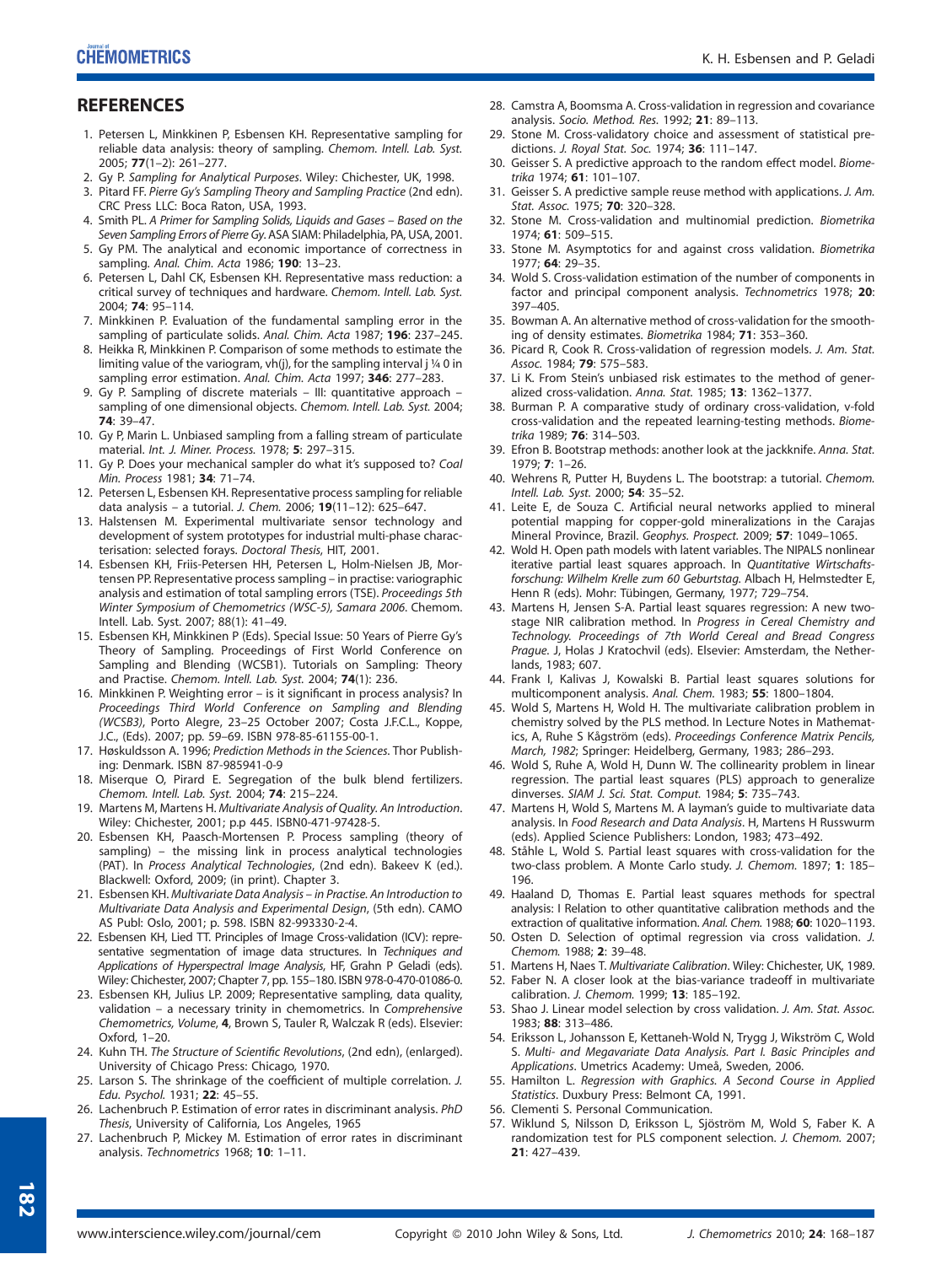- 58. Cruciani G, Baroni M, Clementi S, Costantino G, Riganelli D, Skagerberg B. Predictive ability of regression models. Part 1. Standard deviation of prediction errors (SDEP). J. Chemom. 1992; 6: 335–346.
- 59. Baroni M, Cruciani G, Clementi S, Costantino G, Riganelli D, Oberrauch E. Predictive ability of regression models. Part 1. Selection of the best predictive PLS model. J. Chemom. 1992; 6: 347–356.
- 60. Wakeling I, Morris J. A test of significance for partial least squares regression. J. Chemom. 1993; 7: 291–304.
- 61. Forina M, Drava G, Boggia R, Lanteri S, Conti P. Validation procedures in near-infrared spectrometry. Anal. Chim. Acta 1994; 295: 109-118.
- 62. Eriksson L, Johansson E, Wold S. QSAR Model Validation, In F Chen, G Scüürmann, (eds) Quantitative Structure-Activity Relationships in Environmental Sciences – VII. Proceedings of the 7th International Workshop on QSAR in Environmental Sciences, June 24-28, 1996, Elsinore, Denmark SETAC Press: Pensacola, Florida, 1997; pp. 381-397.
- 63. Denham M. Prediction intervals in partial least squares. J. Chemom. 1997; 11: 39–52.
- 64. Wehrens R, van der Linden W. Bootstrapping principal component models. J. Chemom. 1997; 11: 157–171.
- 65. Martens H, Dardenne P. Validation and verification of regression in small data sets. Chemom. Intell. Lab. Syst. 1998; 44: 99–121.
- 66. Denham M. Choosing the number of factors in partial least squares regression: estimating and minimizing the mean squared error of prediction. J. Chemom. 2000; 14: 351–361.
- 67. Filzmoser P, Liebmann B, Varmuza K. Repeated double cross validation. J. Chemom. 2009; 23: 160–171.
- 68. Baumann K, Stiefl N. Validation tools for variable subset regression. J. Comput. Aided Mol. Design 2004; 18: 549–562.
- 69. Kohonen J. Advanced chemometric methods: applicability on industrial data. Dr of Science (Technology) Thesis, Lappeenranta University of Technology. Acta Universitatis Lappeenrantaensis 353, ISBN 978–952-214- 814-8.
- 70. Gómez-Carracedo MP, Andrade JM, Rutledge DN, Faber K. Selecting the optimum number of partial least squares components for the calibration of attenuated total reflectance mid-infrared spectra of undersigned kerosene samples. Anal. Chim. Acta 2007; 585: 253–265.
- 71. Varmuza K, Filzmoser P. Introduction to Multivariate Statistical Analysis in Chemometrics. CRC Press: Boca Raton FL, 2009; 103.
- 72. Czyzycki M, Bielewski M, Lankosz M. Quantitative elemental analysis of individual particles with the use of micro-beam X-ray fluorescence method and Monte Carlo simulation. X ray Spectrom. 2009; 38: 487–491.
- 73. Sin G, Gernaey K, Lantz A. Good modeling practice for PAT applications: propagation of input uncertainty and sensitivity analysis. Biotechnol. Prog. 2009; 25: 1043–1053.
- 74. Venkatapathy R, Wang C, Bruce R, Moudgal C. Development of quantitative structure-activity relationship (QSAR) models to predict the carcinogenic potency of chemicals I. Alternative toxicity measures as an estimator of carcinogenic potency. Toxicol. Appl. Pharmacol. 2009; 234: 209–221.
- 75. van der Voet H. Pseudo-degrees of freedom for complex predictive models: the example of least-squares. J. Chemom. 1999; 13: 195–208.
- 76. Esbensen KH, Paoletti C, Minkkinen P. Pitard F. (2009) Developing meaningful international sampling standards – where do we stand today? The world's first horizontal (matrix-independent) sampling standard. in Duggan, S. (Ed.) Proceedings of 4th World Conference on Sampling and Blending (WCSB4), Cape Town Oct. 21-23, 2009. p.163. The South African Institute of Mining and Metallurgy, Symposium Series S59. ISBN 978-1-920211-29-5.
- 77. Pitard FF. 2009; Pierre Gy's Theory of Sampling and C.O.Ingamell's Poisson Process Approach. Pathways to representative sampling and appropriate industrial standards. Dr of Technology Thesis. Aalborg University, campus Esbjerg. Denmark. ISBN: 978-87-7606-032-9.

## APPENDIX A

Summary of the Theory of Sampling (TOS) [1–23]

## A.1. Introduction

Naturally occurring materials in science, technology and industry (including materials being processed in the analytical laboratory) are heterogeneous at all operative scales related to sampling.

Therefore sampling cannot be satisfactorily carried out in practice, without a working understanding of the phenomenon of heterogeneity and how heterogeneity can be counteracted in the sampling process. All sampling process interacts with the heterogeneous material making up a lot. Because of this, sampling is far from trivial as all sampling procedures unavoidably will be affected by the heterogeneity of the lot material at all scales larger than the operative sampling tool. In addition, the sampling process creates sampling errors of its own, due to non-compliance with the practical, mechanical, maintenance and operative procedural tenets of TOS. For stationary lots this generates five principal types of sampling errors (in this paper process sampling is not covered, full details are found elsewhere [20,22]). The five stationary sampling errors suffice for full understanding of the principles of TOS.

The objective of representative sampling is directed at analyzing the conditions under which it is guaranteed that a reliable sample with an analyte concentration,  $a<sub>5</sub>$ , sufficiently close to the true average lot concentration,  $a<sub>L</sub>$  can be obtained. TOS shows that all such conditions rests with the sampling process; it is not possible to ascertain whether a specific 'sample' is representative or not from inspection of the sample itself.

A minimum understanding of TOS includes: heterogeneity, five sampling errors, the Fundamental Sampling Principle, lot dimensionality, proper methods for mass reduction, sampling correctness, seven Sampling Unit Operations (SUO) and the replication experiment.

## A.2. Heterogeneity

Heterogeneity of stationary lots and materials has two fundamental aspects: Constitutional Heterogeneity (CH) and Distributional Heterogeneity (DH).

The constitutional heterogeneity represents the heterogeneity dependent on the physical or chemical differences between individual lot units, which TOS terms 'fragments'; 'grains' is a useful imaginary metaphor for 'fragments' e.g. mineral grains, seed grains, kernels, biological cells. Any given target to be sampled (characterized by lot geometry, material type and - state, grain-size distribution etc.) exhibits a CH which is an inherent property of the lot. Thus CH plays out its role at the inter-grain scale of any lot. CH can only be reduced by altering the physical state of the material.

The distributional heterogeneity complements this characterization by describing all aspects of heterogeneity dependent upon the spatial distribution in the lot, as gauged by the operative sample size (volume/mass) used. This sampling unit can conveniently be imagined as the proverbial sampling scoop. The physical manifestations of DH are stratification, segregation and/or local groups-of-fragments concentrations with a significant higher, or lower, analyte concentration than the average lot concentration,  $a<sub>l</sub>$ . DH can actively be reduced by using a suite of 'correct' sampling methods to be delineated further below. DH can never be larger than CH (in a sense DH is a complicated fraction of CH) and CH can never be strictly zero. Dependent on the purpose and scale of sampling (scoop size), CH may be close to negligible, but it is never nil. Homogeneity is defined as the (theoretical) limiting case of zero heterogeneity. If a homogeneous material did actually exist, sampling would not be needed—as all sampling errors would be zero, i.e. all 'samples' would be identical.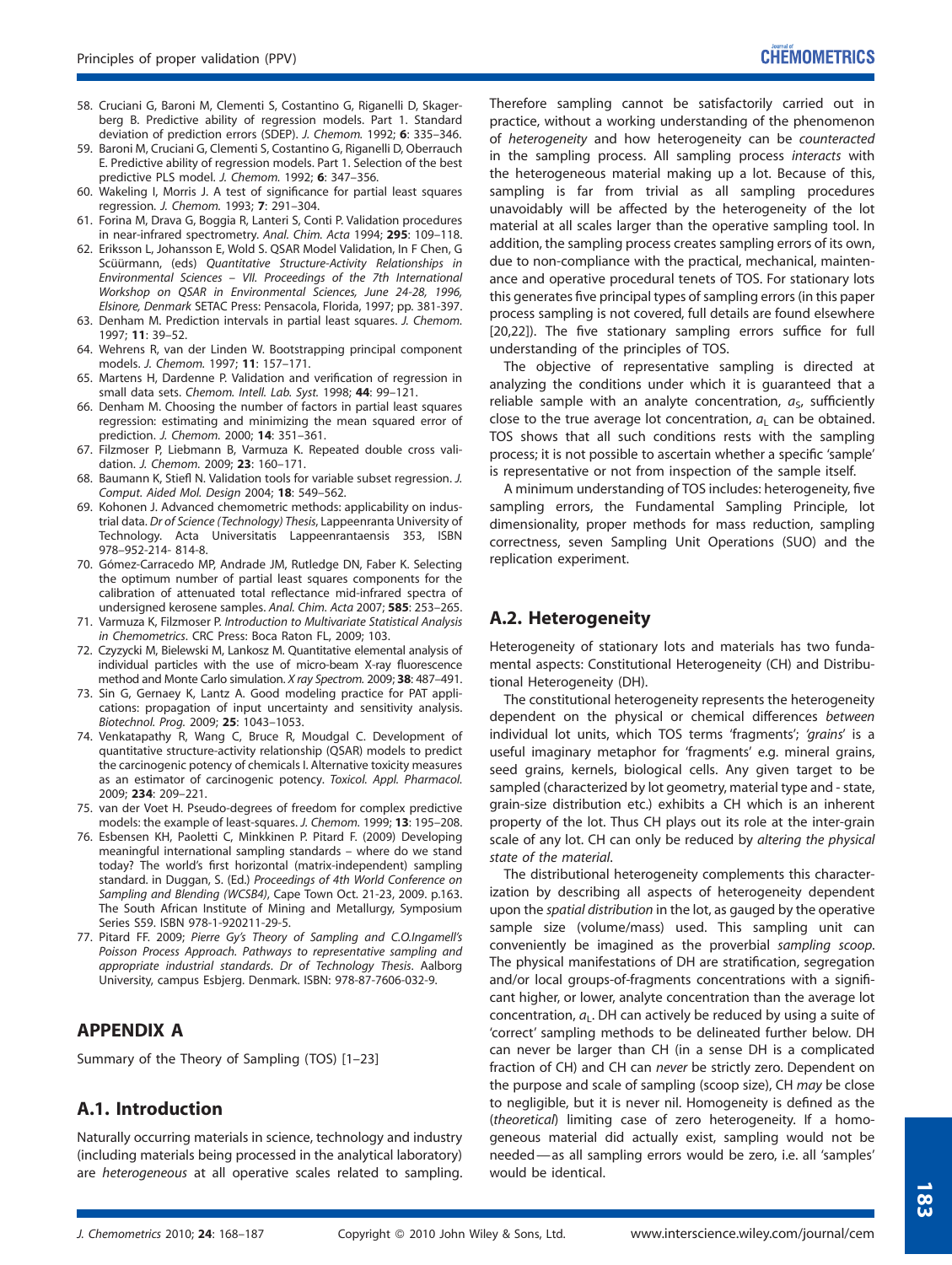#### A.3. Constitutional heterogeneity (CH)

TOS defines a heterogeneity contribution to the total lot heterogeneity by firstly focusing on the individual fragments. TOS characterizes all fragments according to the component of interest (the analyte, A), described by the proportion (or grade),  $a_i$ , and the fragment mass,  $M<sub>i</sub>$ . If a lot consists of  $N<sub>F</sub>$  individual fragments with individual masses,  $M_{\rm i}$ , with an average fragment mass,  $M_i$ , with lot grade  $a_i$  and a lot mass  $M_i$ , the heterogeneity contribution from each individual fragment,  $h_i$ , can be calculated as:

$$
h_i = \frac{(a_i - a_L)}{a_L} \cdot \frac{M_i}{M_{\overline{i}}} = N_{\rm F} \frac{(a_i - a_L)}{a_L} \cdot \frac{M_i}{M_L}
$$

Heterogeneity contributions are *dimensionless* intensive units.  $h_i$ delineates both the compositional deviations of each fragment, while also compensating for variation in the fragment masses; larger fragments result in a larger influence on the total heterogeneity than smaller ones. This viewpoint constitutes a major distinction from 'classical statistics' where all population units contribute equally (with equal statistical mass).  $h_i$  constitutes an appropriate compound measure of mass-weighed heterogeneity as contributed by each fragment in the lot.

The total constitutional heterogeneity of the lot,  $CH<sub>L</sub>$ , can further easily be defined as the variance of the distribution of the heterogeneity contributions of all fragments:

$$
CH_L = s^2(h_i) = \frac{1}{N_F} \sum_i h_i^2 = N_F \sum_i \frac{(a_i - a_L)^2}{a_L^2} \cdot \frac{M_i^2}{M_L^2}
$$

## A.4. Distributional heterogeneity (DH)

By ascending one scale level, from the scale of fragments to the operative level of one sampling unit (sampling scoop), one is able to cover the complementary realm of lot distributional heterogeneity, DH<sub>L</sub>. No longer concerned with the lot consisting of the totality of  $N_F$  fragments, any lot can alternatively be considered as being made up of a number of potential sampling volumes,  $N_{\text{G}}$ , commensurate with the operative volume of the sampling tool. Other than this hierarchical operative scale difference, the focus is identical, viz quantitative description of the differences in composition (concentration) of the analyte, A, between these sampling volumes (index n),  $a_n$ . DH<sub>L</sub> can be calculated via a strict analog to the first definition of heterogeneity carried by a single fragment. A group-of-fragments, group for short (index n),  $G_{n}$ , similarly carries an amount, a contribution of the total lot heterogeneity,  $h_{\rm{n}}$ , which can be calculated from the grade of the group in question,  $a_{\rm{n}}$ , the group mass,  $M_{\rm{n}}$ , the average group mass,  $M_{\text{n}}$ , and the average grade over all groups, $a_{\text{n}}$ :

$$
h_{\rm n} = \frac{(a_{\rm n} - a_{\rm L})}{a_{\rm L}} \cdot \frac{M_{\rm n}}{M_{\overline{n}}} = N_{\rm G} \frac{(a_{\rm n} - a_{\rm L})}{a_{\rm L}} \cdot \frac{M_{\rm n}}{M_{\rm L}}
$$

The distributional heterogeneity for the entire lot can likewise be calculated as the variance of all group heterogeneity contributions:

$$
DH_L=s^2(h_n)=\frac{1}{N_G}\sum_n h_n^2=N_G\sum_n \frac{(a_n-a_L)^2}{a_L^2}\cdot\frac{M_n^2}{M_L^2}
$$

Due to the fact that the aggregate sum of all (virtual) groups constitutes the physical lot in its geometric entirety, it is clear that  $DH<sub>1</sub>$ , in fact, is a measure of the spatial heterogeneity exhibited by the lot.

This two-scale understanding of the heterogeneity of any lot (system, material)—fragments versus group-of-fragments constitutes a most effective theoretical concept in TOS with which one is able to understand and deduce several important key issues of representative sampling of heterogeneous materials. DHL accounts for the material heterogeneity in a specifically relevant form, namely that corresponding the specific sampling size (mass/ volume) used,  $M<sub>S</sub>$ . It is equally possible to ascertain the quantitative effect of the lot heterogeneity interacting with alternative sampling processes, for example using alternative sampling volumes.

TOS terms the fundamental sampling volume: the increment. All increments may either be used as for making up a composite sample, see further below, or it may be used as a single increment sample, termed a grab sample. The most important aspect of any sampling process is the size of the sampling unit  $M<sub>S</sub>$ . From TOS, it is clear that a single-scoop sample is almost never acceptable (results in unacceptably inflated sampling bias, see further below), so  $M<sub>S</sub>$  is nearly always to be understood as the compound mass of a composite sample, unless specifically stated otherwise.

Unlike for  $CH<sub>L</sub>$ , which is an intrinsic characteristic of the given material,  $DH<sub>L</sub>$  can actively be altered (reduced), especially by choosing a smaller sampling tool thereby increasing the number of increments in composite sampling (in process sampling this means increasing the sampling frequency), and/or the lot can be thoroughly mixed, blended etc. In large lots, forced mixing is often impractical or impossible; in such cases increasing the number of increments is the only option for reliable sampling. If there is a significant segregation or grouping (fragment clustering) in the lot, increasing the sample size,  $M_{\rm S}$ , only results in a comparatively minor effect and will soon reach an impractical limit. By way of contrast and effectiveness composite sampling is always a good choice of action. TOS has much to say (all negative) regarding the universal futility of grab sampling, which is never representative in practice against all realistic heterogeneous lots and materials. Grab sampling is never reliable and should accordingly be abolished.

It follows that sampling from a heterogeneous lot can never result in identical analytical results; there will always be a sampling variance (more accurately, a sampling\_cum\_analysis distribution) as expressed by a set of analytical results. Even a set of identically replicated samples (carried out following an identical protocol) will give rise to a distinct, non-zero sampling variance (see section below: replication experiment). This is solely due to the fact that no sampling process can eliminate the effect of heterogeneity for any lot—its role is to reduce this effect as much as possible, and to be able to quantify the remaining sampling variance. It may happen that particular systems may possess extraordinarily small heterogeneities etc. but no generalizations regarding universal relationships re. 'homogeneity' or 'sufficiently homogeneity' etc. can be drawn from such particulars. It is highly advisable always to treat any lot material as if it carried a significant heterogeneity.

#### A.5. Sampling error versus practical sampling

Analysis of the phenomenon of heterogeneity [1–4,14] outlines three factors which are responsible for the magnitude of the distributional heterogeneity:

- $\bullet$  CH<sub>I</sub> (constant for a given material)
- Grouping (depends on the size (volume/mass) of the extracted increments)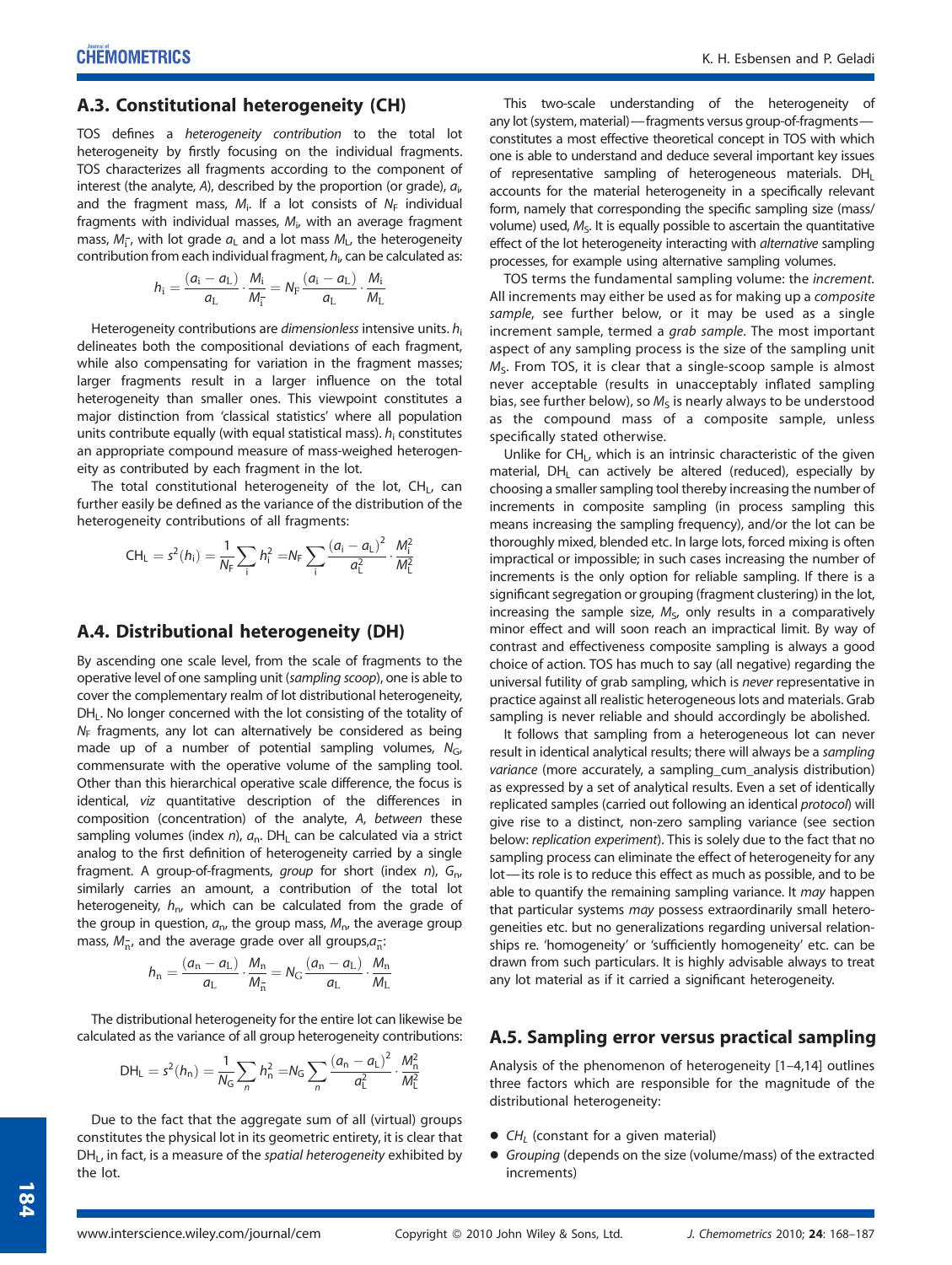• Segregation (depends on the spatial distribution of fragments in the lot)

Both segregation and grouping can be quantified if need be; methods and equations are described in detail in the pertinent literature (and further references herein). More important is how to counteract the effects arising here from in practical sampling. In order to extract samples from heterogeneous materials with sufficiently low sampling variation it is necessary to minimize DH<sub>L</sub>. For any given material state, the case of reducing the two phenomenological factors grouping and segregation can principally be achieved in only two ways:

- Decreasing the size of the extracted increments, thereby increasing the number of increments (or increasing the sampling frequency) combined to form a given sample mass,  $M<sub>S</sub>$  (this approach *counteracts* grouping and segregation on the scale of the sampling tool volume).
- Mixing/'homogenizing' the lot (reduces macro-scale lot segregation)

If these measures are insufficient for a given sampling process and total error acceptance level, it will be necessary to reduce the constitutional heterogeneity itself, which necessitates physical reduction of the fragment sizes, comminution (grinding or crushing), and/or increasing the total sample mass,  $M_S$ . Comminution is by far the most effective of these two options, following:

$$
var(FSE) = C \cdot d^3 / M_S
$$

in which C is a material constant (constant for a given grain-size distribution state) and  $d$  is the top-diameter of the material (termed  $d_{95}$ ) [1-14].

See further in Section Sampling Unit Operations.

## A.6. Total Sampling Error (TSE)— Fundamental Sampling Principle (FSP)

All analytical results are associated with an analytical uncertainty, expressed as the variance of the TAE. Following analysis of the entire sampling process, TOS aggregates all other sources of error from sampling as the TSE. TAE and TSE together form the Global Estimation Error (GEE).

Figure 1 Zero-dimensional sampling errors and their TOS interrelationships.

TAE is often in good control in the laboratory, and is usually of only little concern in comparison to sampling, as TAE is always significantly smaller than the sum of all sampling errors, TSE. In fact TSE is very often 20-50-100  $\times$  larger than TAE [1-8]. Exceptions would reflect only very uniform materials with a truly exceptional small heterogeneity—such are rare indeed.

TSE has many sources. The objective of representative sampling is to identify, eliminate or reduce all contributing sampling errors. While much of the sampling procedure and sampling equipment issues and efforts are to some extent under control of the sampler, the part from constitutional heterogeneity is dependent on the material properties only. This error is termed the Fundamental Sampling Error (FSE), as it cannot be altered for any given system (lot, geometry, material, state, size distribution); it is FSE which is reduced by crushing/comminution. On the other hand, contributions from the spatial distribution of the material are not fixed and can more easily be altered. This is dependent



Figure A1. Zero-dimensional sampling errors and their TOS interrelationships.

not only on the material characteristics itself (DH<sub>L</sub>) but also on the sampling procedure and whether which counteraction measures are invoked (if for example mixing can be applied before sampling). The variation stemming from distribution heterogeneity is represented by the Grouping and Segregation Error (GSE).

All possible extractions from the lot (all possible virtual increments) must have the same probability of being selected, of being materialized. This critical stipulation is called the Fundamental Sampling Principle (FSP). FSP must never be compromised otherwise all possibilities of documenting accuracy (unbiasedness) of the sampling process are abandoned. FSP implies physical access to all geometrical units of the lot. TOS contains a wealth of practical guidelines of how to achieve compliance with FSP [1–16].

TOS employs a strict terminology, in which all aspects of non-compliant sampling can be specifically named. Thus, TOS specifies as 'correct' only those features that will contribute towards the ultimate goal of being able to demonstrate representativeness of the particular sampling process employed. To which further: The sum of FSE and GSE is termed the 'Correct Sampling Errors' (CSE), as they are not due to erroneous sampling or wrong procedures; in fact CSE always occur to some degree, even when the sampling procedure is 'correct' (meaning accurate), hence their somewhat peculiar name. Errors that are connected to erroneous sampling procedures are contrarily summed as the Incorrect Sampling Errors (ISE).

ISE comprise four parts, one stemming from not delineating correct increments from the lot, the second from not extracting exactly what was delineated and a third form of error is induced after the extraction of the increment (or sample).

The Increment Delineation Error (IDE) can be avoided by always selecting (delineating) an increment that completely covers the relevant dimensions of the lot, for instance a complete crosssectional slice if the lot is a (very) long pile of material, or a 'drill core' to the very bottom of the layer(s) of interest if the lot is a three-dimensional volume or of a similar shape. The Increment Extraction Error (IEE) arises when particles inside the delineated increment do not end up in the sample, for instance by bouncing off the increment tool edges—or by being blown away as dust, or if particles outside the delineated increment find their way into the sampling tool, contamination. The usual dictum is that only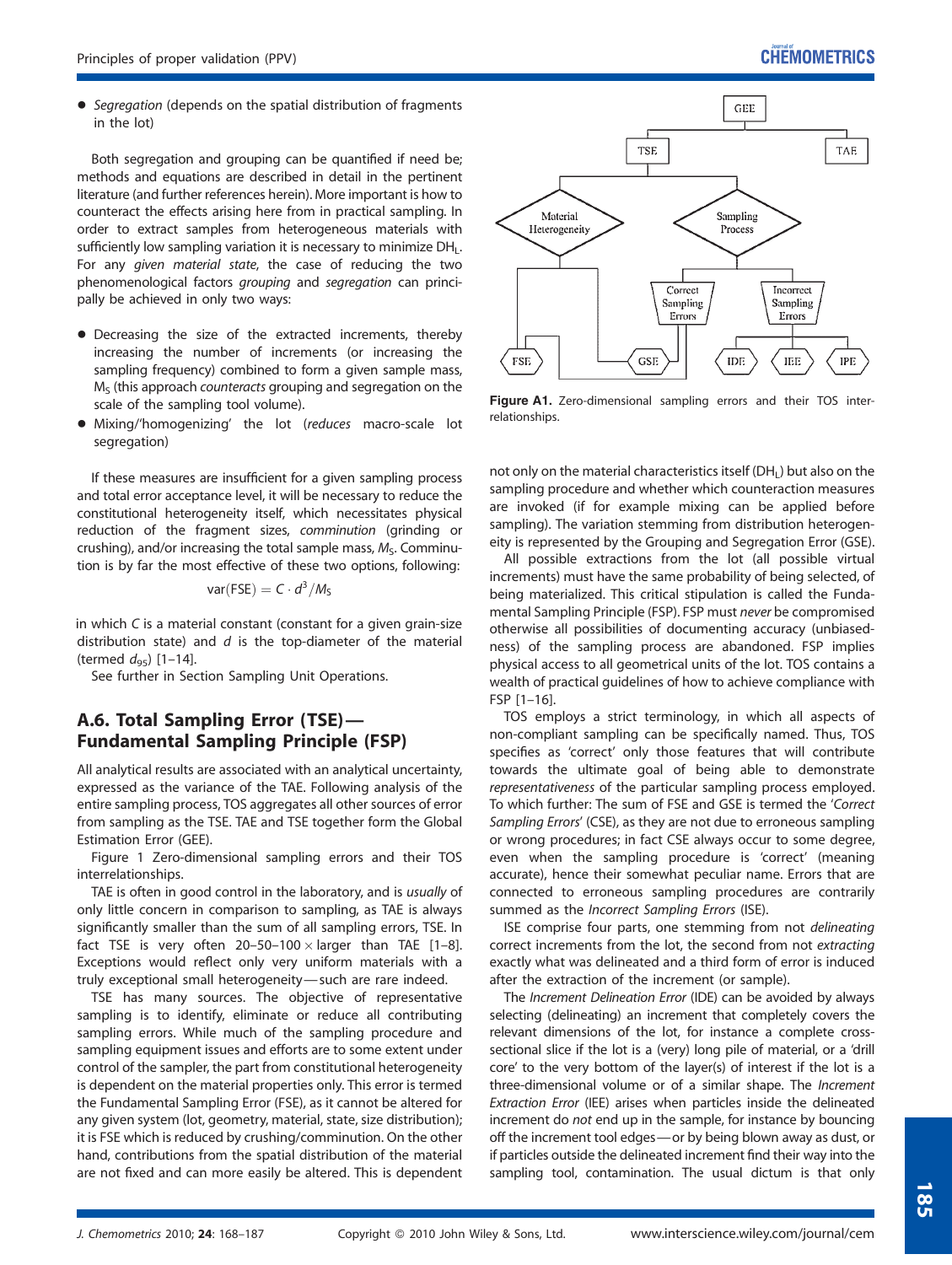particles or fragments with their center of gravity inside a delineated increment should become part of the increment actually being extracted. TOS contains very detailed descriptions of all ISE and ditto recipes for their elimination.

The third incorrect error arises when the sample is altered after extraction, for instance by absorbing moisture, by spillage, cross-contamination or similar. Sample tampering and downright fraud is also a type of 'error' which is likewise collected under the term Incorrect Preparation Error (IPE). There is also another, a fourth ISE, the Incorrect Weighting Error (IWE), which sometimes plays a role too, but mostly concerning process sampling; IWE is not treated here.

All the incorrect errors can be minimized, in fact all can always be completely eliminated. This is the definition of 'correct' sampling: There are many practical, mechanical aspects of this issue, all relatively simple, almost trivial to implement, but only if they are properly recognized and one is willing to invest the work necessary. There are usually no cheap 'fixes' to a nonrepresentative sampling procedure, but modification to a correct counterpart is neither an expensive approach, but mostly has to do with realizing and accepting often minor changes in procedures only. The TOS literature deals a great length with all these issues, with various types of focus on explaining the connection between the individual errors and how they can be minimized completely. The selected literature list in the text is comprehensive [1–23], and further references can be found in abundance here.

## A.7. Seven Sampling Unit Operations

A set of simple Sampling Unit Operations (SUOs) has been formulated, which constitute a complete set of procedures and general principles regarding practical sampling [14].

These unit operations can be grouped according to their use: Three general principles: normally utilized only once in planning or optimization of new or existing sampling procedures:

- Transformation of lot dimensionality (transforming 'difficult to sample' 2D and 3D lots to 'easy to sample' 1D lots). It is always possible to acquire some form of specimen from 3D and 2D lots, but whether this is based on probabilistic, correct, unbiased methods is a much more difficult issue—estimates of the primary sampling errors are difficult, sometimes impossible to come by, as are useful estimates of lot heterogeneity and composition  $a_{L}$ .
- Characterization of 0D sampling variation by a replication experiment
- Characterization of 1D (process) variation by variography [20,23]

Four practical procedures: often used several times over during practical sampling:

- $\bullet$  Lot or sample homogenization by mixing or blending
- Composite sampling, using the smallest possible increments
- Particle size reduction (comminution)
- Representative mass reduction [6]

As but two examples of the use of SUO: If the Fundamental Sampling Principle appears difficult to uphold (for example for large stationary lots) Sampling Unit Operation #1 must be invoked [Lot Dimensionality Transformation]. In this fashion all 'impossible-to-sample' lots (includes also 2D, 3D lots) can in fact very often be transformed into a 1D lot configuration, by far the easiest configuration for representative sampling.

All primary sampling must employ composite sampling (SUO # 5), unless it has been specifically proven that acceptable sampling quality can be otherwise achieved based upon single increments e.g. using  $CV_{rel}$  (see immediately below).

The theory pertaining to the individual SUOs is explained in full in the TOS literature.

## A.8. Replication experiment—quantitative sampling variance

The quantitative effect of  $DH_L$  interacting with a particular sampling process (i.e. a sampling process using a specific sample mass in a specific sampling plan (grab sampling, composite sampling, other ...) can be quantified by extracting and analyzing a number of replicate samples 'covering the entire geometry of the lot' and calculating the resulting empirical variance of the analytical results  $a<sub>S</sub>$ . Often a relatively small number of primary samples will suffice, though never less than 10. This procedure is termed a replication experiment.

The replication experiment must be governed by a fixed protocol that specifies how the sampling and analysis methods are to be repeated. It is essential that both primary sampling and all sub-sampling and massreduction stages, sample preparation etc. are replicated in an identical fashion. It is a critical requirement that all Incorrect Sampling Errors (ICS) have been eliminated, i.e. that only correct sampling is employed. This principle is called TOS' preventive paradigm.

It is possible to employ a standard statistic to this type of replication experiment. The relative coefficient of variation,  $CV_{rel}$ is a very useful measure of the magnitude of the standard deviation (STD) in relation to the average  $(X_{\text{avr}})$ , often advantageously expressed as a simple percentage:

$$
CV_{rel} = [(STD)/X_{avr}] \times 100
$$

This in toto sampling variance is specifically influenced by the specific heterogeneity of the material as expressed by the current sampling procedure. When it is observed that all sampling errors (TSE), primary sampling error, secondary, tertiary, etc. including all errors incurred by mass reduction  $[6]$ —it transpires that CV $_{rel}$ is a particularly apt summary characterization of the GEE. It is very convenient to use  $CV_{rel}$  for initial characterization of an existing sampling procedure—as well as to compare the numerical %-age resulting from modified, hopefully improved procedures.

Currently international efforts are aimed at formulating the world's first so-called 'horizontal sampling standard' (matrix-independent). This work has a.o. also focused on developing a rationale for specification of an authoritative threshold level for  $CV_{rel}$  as a practical maximum acceptable sampling variance for significantly heterogeneous materials and systems. A level corresponding to 35% has been suggested preliminarily based on extensive practical experience [76]. While applying well to all such systems, this quantitative threshold level is not to be viewed as a universal excuse to let go of individual responsibility however. It is